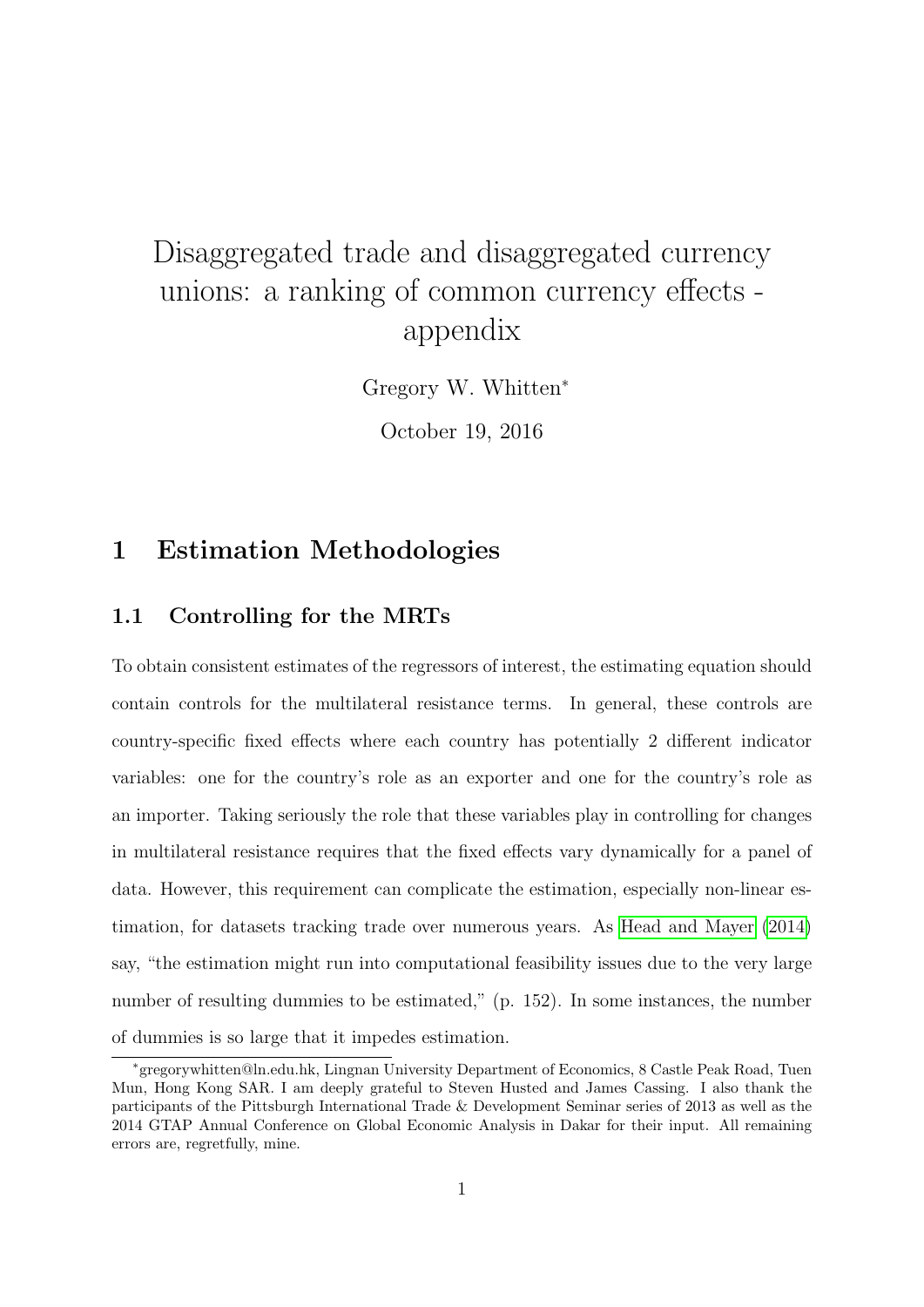Is there a way to reduce the number of dummy variables necessary? This section demonstrates that an alternative approach for controlling the multilateral resistance terms leads to nearly-identical estimates for most variables of interest. In particular, this section shows that if importer and exporter fixed effects vary not yearly but less frequently, the coefficients and standard errors for most variables of interest are largely unaffected. Hence, researchers can obtain consistent estimates for coefficients from the gravity equation but with a fraction of the dummy variables required to control for the multilateral resistance terms. As a result, the computation time required to estimate parameters falls.

To demonstrate this claim, this section uses OLS to estimate the gravity equation on subsets of the data. This section uses OLS rather than non-linear estimation methods, owing to the speed and convenience of the former. As the controlling or not controlling for the multilateral resistance terms is a problem distinct from the objective function used to obtain parameter estimates (e.g., OLS vs. PPML), there is no reason to believe that the results would differ for PPML. For each type of trade (agriculture versus manufacturing), this section divides the available data into blocks of no more than  $10$  $10$  years.<sup>1</sup> For each block, this section reports estimation results from the gravity equation where the exporter and importer fixed effects are interacted not with the year dummy but with a year\_block dummy. This year\_block dummy groups years into a block of decreasing length. For example, the first length is 10 years: i.e., one fixed effect each for the country as an importer and as an exporter. The next length is 9 years: one fixed effect for each country's role (exporter and importer) for the first 9 years, followed by a different fixed effect for the remaining year. The next length is 8 years: one fixed effect for each country's role (exporter and importer) for the first 8 years, followed by a different fixed effect for the remaining 2 years. Once the length falls to 4 years, there are 3 fixed effects for each of the country's roles (exporter and importer), dividing the time span into two groups of

<sup>&</sup>lt;sup>1</sup>The choice of 10 years is dictated by Stata's limit of no more than 11,000 independent variables for a regression.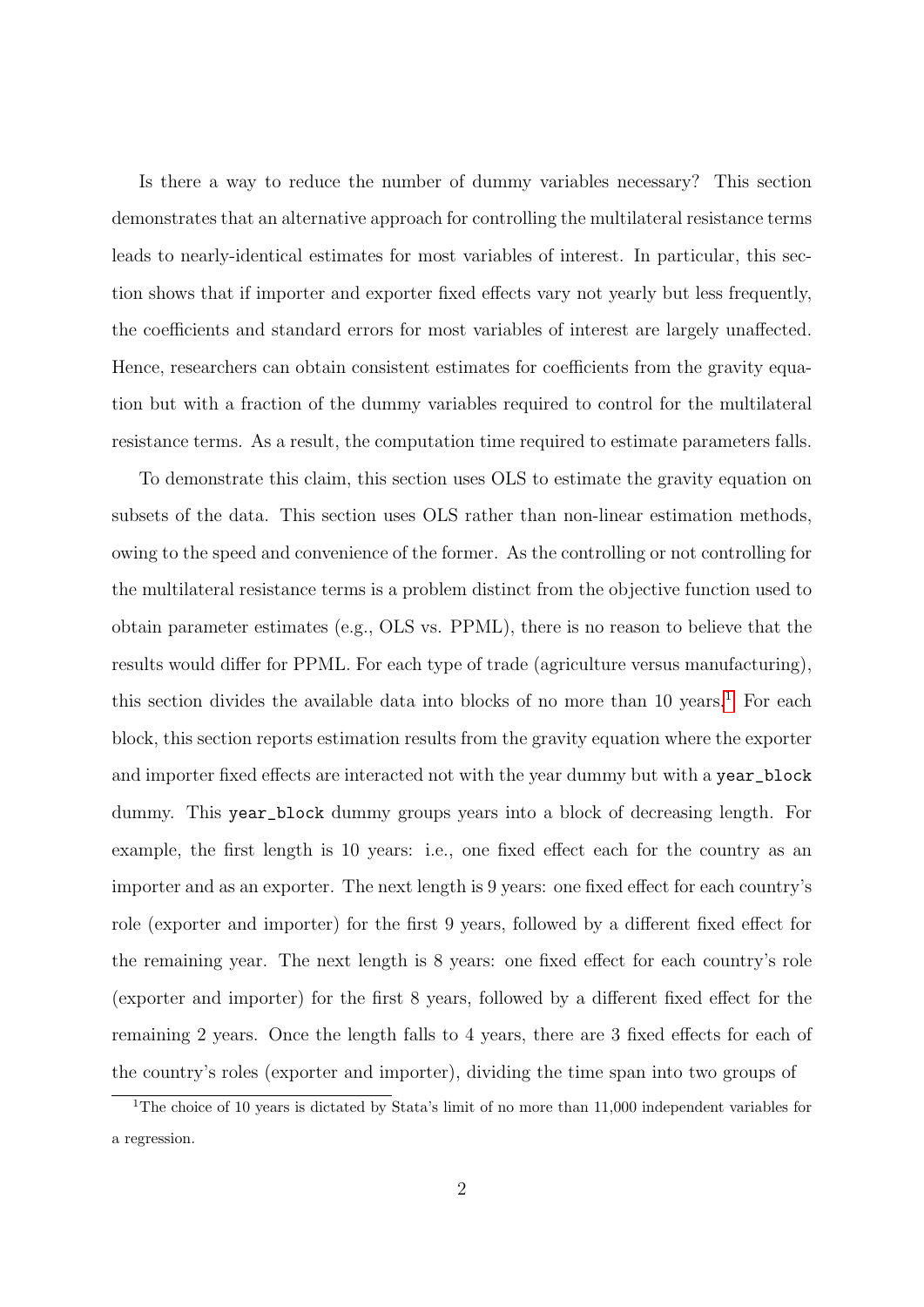|                                             |                   |         | 1980s            |         |            |         | 1990s            |         | 2000s             |         |                   |         |
|---------------------------------------------|-------------------|---------|------------------|---------|------------|---------|------------------|---------|-------------------|---------|-------------------|---------|
|                                             | $\beta_x$         | p-value | $\ddot{\beta}_x$ | p-value | $\beta_x$  | p-value | $\ddot{\beta}_x$ | p-value | $\beta_x$         | p-value | $\beta_x$         | p-value |
| Countries share a common currency           | 0.314             | (0.177) | 0.316            | (0.18)  | $-0.102$   | (0.549) | $-0.046$         | (0.79)  | $-0.183$          | (0.165) | $-0.198$          | (0.14)  |
| $\ln Y_{it}^k$                              | $0.128^{\dagger}$ | (0.078) | 1.564            | (0.597) | $0.458**$  | (0.0)   | $-9.506**$       | (0.003) | $0.351**$         | (0.0)   | $-0.102$          |         |
| $\ln Y^k_{world,t}$                         | $0.388**$         | (0.0)   | $-1.053$         | (0.564) | $-0.620**$ | (0.0)   | $-7.421$         | (0.193) | $0.772**$         | (0.0)   | 2.518             |         |
| In Distance                                 | $-1.193**$        | (0.0)   | $-1.206**$       | (0.0)   | $-1.181**$ | (0.0)   | $-1.209**$       | (0.0)   | $-1.301**$        | (0.0)   | $-1.306**$        | (0.0)   |
| Pair belongs to a Regional trade Accord     | $0.397**$         | (0.002) | $0.378**$        | (0.004) | $0.252**$  | (0.0)   | $0.246**$        | (0.0)   | $0.390**$         | (0.0)   | $0.391**$         | (0.0)   |
| Colonizer-colonized relationship            | $1.415**$         | (0.0)   | $1.407**$        | (0.0)   | $1.457**$  | (0.0)   | $1.459**$        | (0.0)   | $1.475**$         | (0.0)   | $1.485**$         | (0.0)   |
| Country pair transitioning from colonialism | 0.072             | (0.761) | 0.089            | (0.738) | 0.326      | (0.264) | 0.292            | (0.344) | $0.803^{\dagger}$ | (0.086) | $0.785^{\dagger}$ | (0.095) |
| Countries were colonies of same country     | $0.297**$         | (0.002) | $0.294**$        | (0.002) | $0.322**$  | (0.0)   | $0.320**$        | (0.0)   | $0.450**$         | (0.0)   | $0.455**$         | (0.0)   |
| Countries are contiguous                    | $0.529**$         | (0.0)   | $0.513**$        | (0.001) | $1.052**$  | (0.0)   | $1.051**$        | (0.0)   | $1.257**$         | (0.0)   | $1.257**$         | (0.0)   |
| Shared common or official language          | $0.456**$         | (0.0)   | $0.465**$        | (0.0)   | $0.332**$  | (0.0)   | $0.346**$        | (0.0)   | $0.404**$         | (0.0)   | $0.410**$         | (0.0)   |
| Number of dummy variables per decade        |                   |         | 10               |         |            |         | 10               |         |                   |         | 10                |         |
| Number of observations                      |                   |         | 36513            |         | 71289      |         |                  | 58894   |                   |         |                   |         |
| Number of country pairs                     |                   |         | 6921             |         |            | 13944   |                  |         | 14392             |         |                   |         |

<span id="page-2-0"></span>Table 1: Estimated coefficients under differing frequencies of MRT for Agriculture trade (estimated with OLS)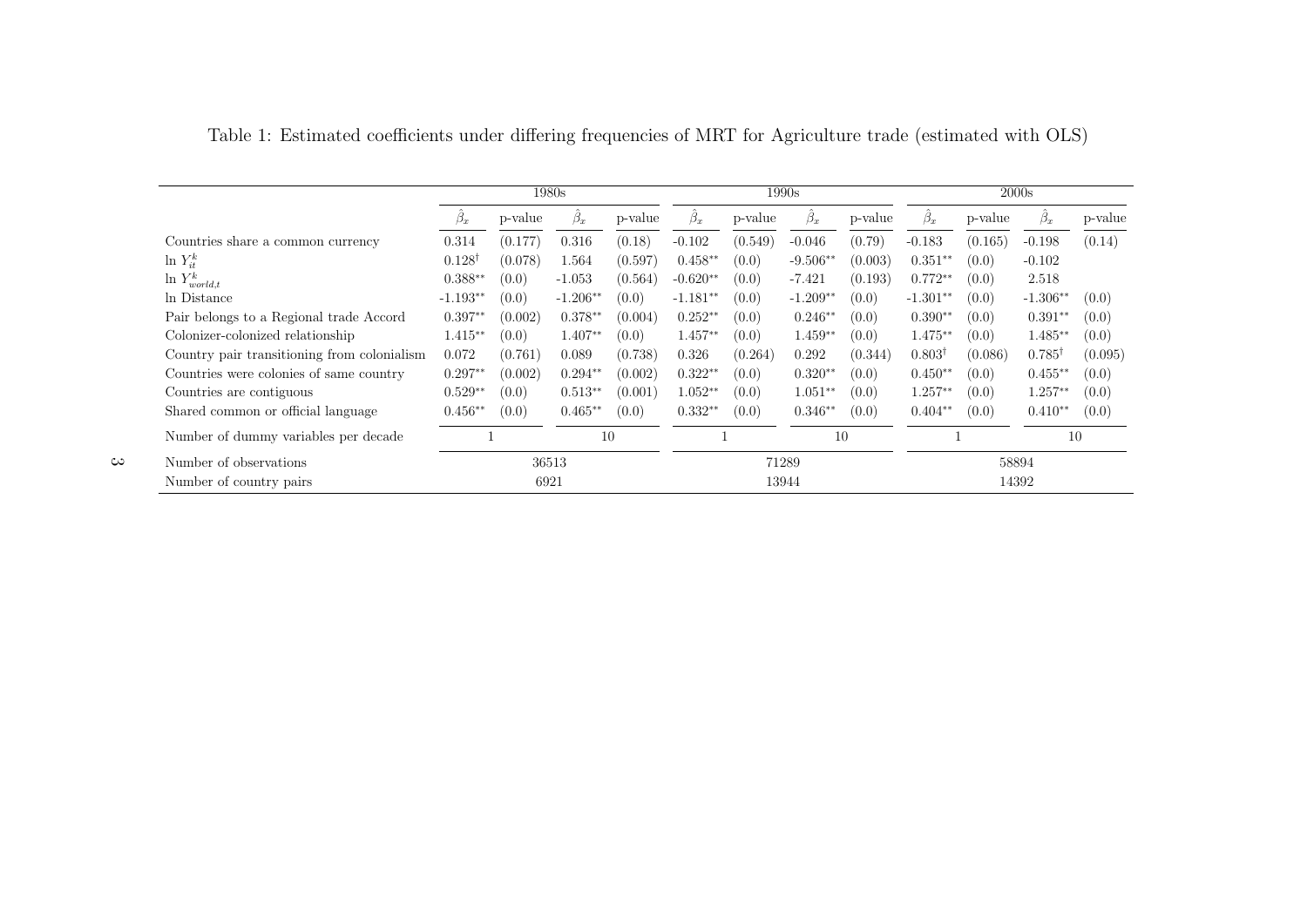|                                             |            |         | 1980s           |         |            |         | 1990s           |         | 2000s             |         |                  |         |
|---------------------------------------------|------------|---------|-----------------|---------|------------|---------|-----------------|---------|-------------------|---------|------------------|---------|
|                                             |            | p-value | $\hat{\beta}_x$ | p-value | $\beta_x$  | p-value | $\hat{\beta}_x$ | p-value | $\ddot{\beta}_x$  | p-value | $\ddot{\beta}_x$ | p-value |
| Countries share a common currency           | $1.955**$  | (0.0)   | 1.937**         | (0.0)   | $1.176**$  | (0.0)   | $1.204**$       | (0.0)   | 0.160             | (0.151) | 0.159            | (0.159) |
| $\ln Y_{it}^k$                              | $0.499**$  | (0.0)   | 16.837          | (0.676) | $0.491**$  | (0.0)   | 0.286           | (0.763) | $0.333**$         | (0.0)   | 0.016            | (0.0)   |
| $\ln Y^k_{world,t}$                         | $0.775**$  | (0.0)   | $-18.527$       | (0.695) | $1.902**$  | (0.0)   | $-1.032$        | (0.684) | $1.173**$         | (0.0)   | $-0.719$         | (0.0)   |
| In Distance                                 | $-1.700**$ | (0.0)   | $-1.709**$      | (0.0)   | $-1.625**$ | (0.0)   | $-1.639**$      | (0.0)   | $-1.719**$        | (0.0)   | $-1.721**$       | (0.0)   |
| Pair belongs to a Regional trade Accord     | $-0.129$   | (0.353) | $-0.160$        | (0.264) | $0.326**$  | (0.0)   | $0.291**$       | (0.0)   | $0.540**$         | (0.0)   | $0.539**$        | (0.0)   |
| Colonizer-colonized relationship            | $1.118**$  | (0.0)   | $1.104**$       | (0.0)   | $1.343**$  | (0.0)   | $1.344**$       | (0.0)   | $1.261**$         | (0.0)   | $1.258**$        | (0.0)   |
| Country pair transitioning from colonialism | $-0.044$   | (0.86)  | $-0.148$        | (0.579) | 0.315      | (0.113) | 0.249           | (0.226) | $0.486^{\dagger}$ | (0.051) | $0.497*$         | (0.047) |
| Countries were colonies of same country     | $0.436**$  | (0.0)   | $0.440**$       | (0.0)   | $0.676**$  | (0.0)   | $0.678**$       | (0.0)   | $0.728**$         | (0.0)   | $0.728**$        | (0.0)   |
| Countries are contiguous                    | 0.195      | (0.191) | 0.178           | (0.242) | $0.696**$  | (0.0)   | $0.692**$       | (0.0)   | $0.784**$         | (0.0)   | $0.782**$        | (0.0)   |
| Shared common or official language          | $0.567**$  | (0.0)   | $0.583**$       | (0.0)   | $0.552**$  | (0.0)   | $0.554**$       | (0.0)   | $0.571**$         | (0.0)   | $0.571**$        | (0.0)   |
| Number of dummy variables per decade        |            |         | 10              |         |            |         | 10              |         |                   |         | 10               |         |
| Number of observations                      |            |         | 44815           |         | 107917     |         |                 | 98961   |                   |         |                  |         |
| Number of country pairs                     |            |         | 8094            |         | 19363      |         |                 | 21394   |                   |         |                  |         |

<span id="page-3-0"></span>Table 2: Estimated coefficients under differing frequencies of MRT for Manufacturing trade (estimated with OLS)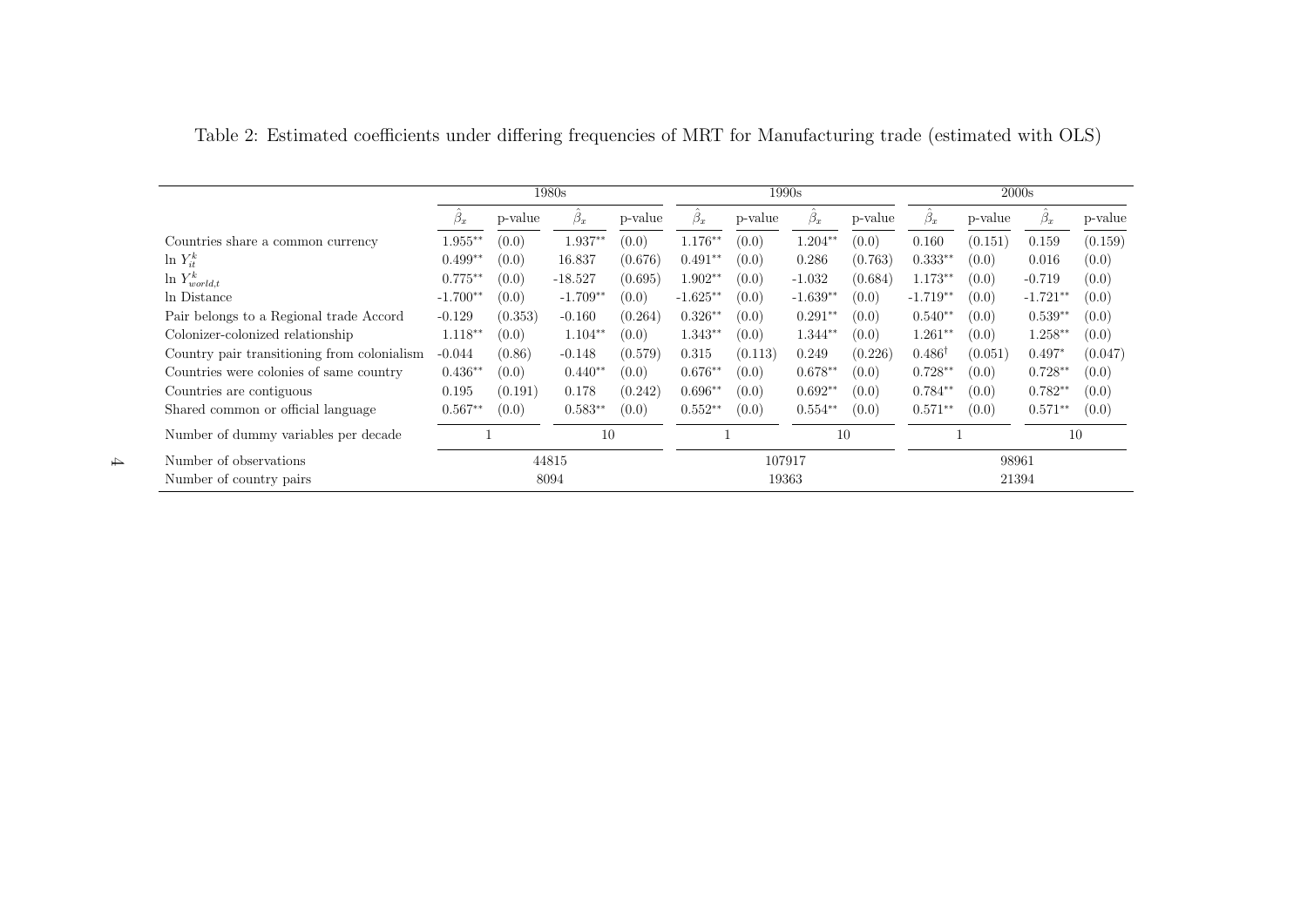four years and one group of two years. The most refined specification is interacting the importer effect and the exporter effect with a dummy for year.

The results are in tables [1](#page-2-0) and [2.](#page-3-0) For issues of space, only the broadest (1 fixed effect per decade per role) and the narrowest (1 fixed effect per year per role) results are included. Other results are available upon request. Overall, most coefficients and standard errors change little as the number of fixed effects changes, as evidenced from the correlations in table [3,](#page-4-0) summarizing the results in tables [1](#page-2-0) and  $2<sup>2</sup>$  $2<sup>2</sup>$ . The correlations in table [3](#page-4-0) do not carry any statistical meaning but serve merely to show whether an array of numbers is "similar" to another array of numbers.

<span id="page-4-0"></span>Table 3: Correlation between effects of trade when year block  $= 1$  and when year block  $= 10$  $= 10$  $= 10$  (based on tables 1 and [2\)](#page-3-0)

|                                                           | 1980s | 1990s  | 2000s |
|-----------------------------------------------------------|-------|--------|-------|
| Agriculture (including $Y_{it}^k$ and $Y_{world,t}^k$ )   | 0.65  | 0.51   | 0.84  |
| Manufacturing (including $Y_{it}^k$ and $Y_{world,t}^k$ ) | 0.03  | (0.51) | 0.75  |
| Agriculture (excluding $Y_{it}^k$ and $Y_{world,t}^k$ )   | 0.99  | 0.99   | 0.99  |
| Manufacturing (excluding $Y_{it}^k$ and $Y_{world,t}^k$ ) | 0.99  | 0.99   | 0.99  |

The only exceptions are the coefficients for the value of production at the country and world level. It is not immediately clear why estimates for these variables should respond differently than do other estimates. Output certainly fluctuates over time in a way distinct from the fluctuations of the bilateral resistance terms (e.g., changes in membership for multilateral regional trade accords). Changing the frequency with which the dynamic multilateral resistance changes may have some unexpected influence on the coefficients of output. Additionally, this paper follows the practice of [Anderson](#page-19-1)

<sup>2</sup>[Note that when comparing regression results across decades but within trade type and the value of](#page-19-1) year\_block [implies, in some cases, noticeably different effects \(e.g., the estimate coefficient for contigu](#page-19-1)[ity\). Though explaining why the effects may change over time is an interesting and important question,](#page-19-1) [it is beyond the scope of this paper.](#page-19-1)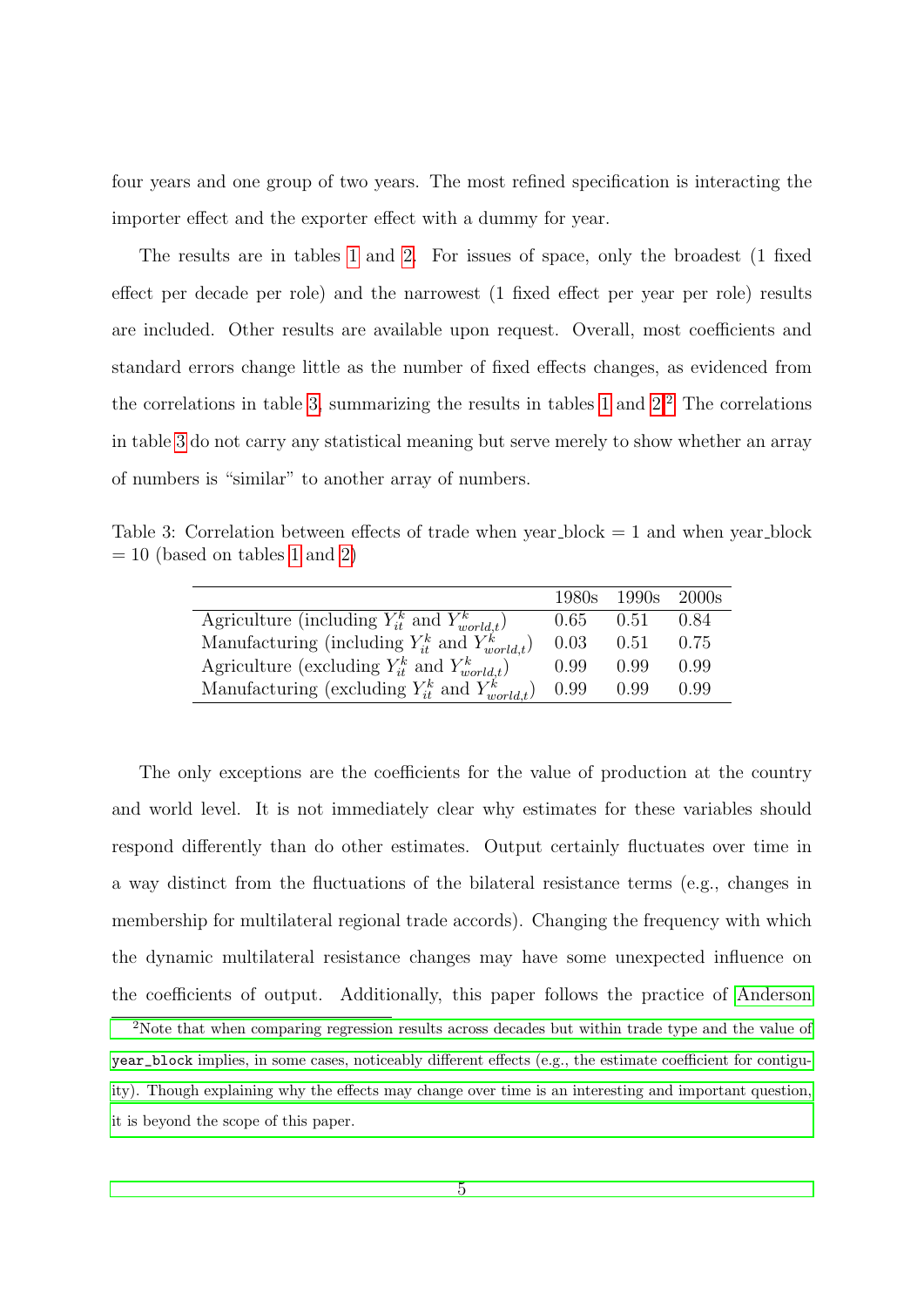[and Yotov](#page-19-1) [\(2010a\)](#page-19-1) by using the importer's fixed effect to control simultaneously for the importer's expenditure as well as the multilateral resistance term, a practice that may contribute to the changing coefficients on  $Y_{it}$ . However, the coefficient for regional trade agreements is largely constant as the year\_block dummy changes, even though membership in trade agreements does change over time. Nonetheless, if one excludes the coefficients for output, one can see that whether one follows a strict practice of changing the fixed effects every year or a looser practice of changing the fixed effects less frequently, the estimated coefficients for the variables of interest change little.

#### 1.2 Serial Correlation

A concern with panels, particularly those that span decades, is the possibility for serial correlation of errors to bias coefficient and standard error estimates. Taking first differences of the data and estimating a model on those differences is a straight-forward way to remove the serial correlation, provided that the model is linear (e.g., pooled OLS). First differencing is not an available option for a non-linear model such as PPML. To understand why, note that the estimating equation for PPML is of the form  $y_{it}$  =  $\exp(x'_{it}\beta) + v_{it}$  and suppose that  $v_{it} = v_{it-1} + \epsilon_{it}$  where  $\epsilon_{it}$  is a mean zero, identically and independently distributed disturbance term. First differencing the estimating equation for such a series of data would imply estimating a vector of coefficients from the following estimating equation in order to eliminate the serial correlation in the error term:  $\Delta y_{it} = \exp(x_{it}^{\prime}\beta) - \exp(x_{it-1}^{\prime}\beta) + \epsilon_{it}$ . That is to say, this estimation procedure requires estimating β from a difference of exponentials, not an exponential of differences. Estimating  $\beta$  from such a regression would eliminate any contamination from the serial correlation of errors, but is a far more difficult task than doing so in a pooled OLS framework.

To address concerns about serial correlation in the data, this paper will appeal to the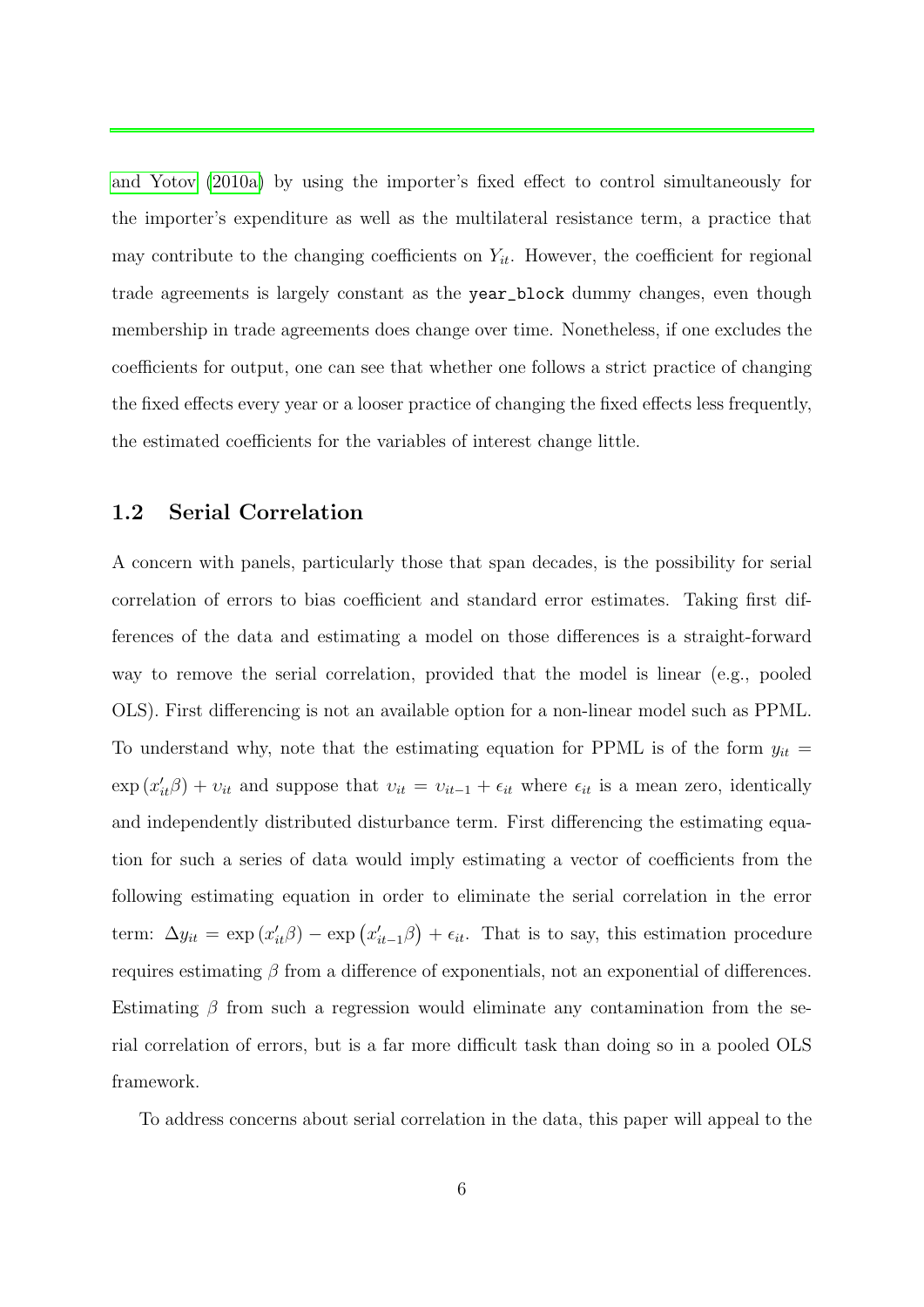fixed-T, large-N asymptotics identified by [Wooldridge](#page-20-0)  $(2002)$ . If the cross-sectional size is large relative to the number of years covered by the data, then a pooled OLS estimator "is fully robust to arbitrary heteroskedasticity - conditional or unconditional - and arbitrary serial correlation across time (again, conditional or unconditional)," (pp 175-176). If the cross-sectional size is large relative to the number of years covered by the data, then a pooled Poisson estimation with a robust, sandwich-form variance covariance matrix will yield consistent coefficient estimates and standard errors "robust to the presence of serial correlation in the score and arbitrary conditional variances," without assuming that the data truly follow a Poisson distribution. (p. 670). In this paper, the number of years or  $T$  ranges from 32 to 36. The size of the cross-section,  $N$ , is the number of country pairs and ranges from 12,820 to 24,954. The values of N and T arguably satisfy the condition of fixed-T and large-N. All standard errors come from a fully-robust, sandwich form, variance-covariance matrix.

### 2 Other bilateral resistance terms

Focusing on the PPML estimates over the OLS estimates, the estimated coefficients of bilateral resistance are larger in magnitude for manufacturing trade than for agricultural trade. The exceptions to this pattern are distance (as mentioned earlier); the colonizercolonized variable (for a pair of countries, one country was a former colonizer of the other country); the transitional colony variable (a country pair where one country has gained independence from a colonial empire while the other country has not); and the generic common currency variable for homogeneous integration. These variables are significant for agriculture while all, except the transitional colonialism variable, are insignificant for manufacturing. Overall, manufacturing trade and agricultural trade appear to have very different determinants. Table [4](#page-7-0) shows that for a fixed regression model, the correlation between coefficients across trade types suggests a weakly positive association (agricultural: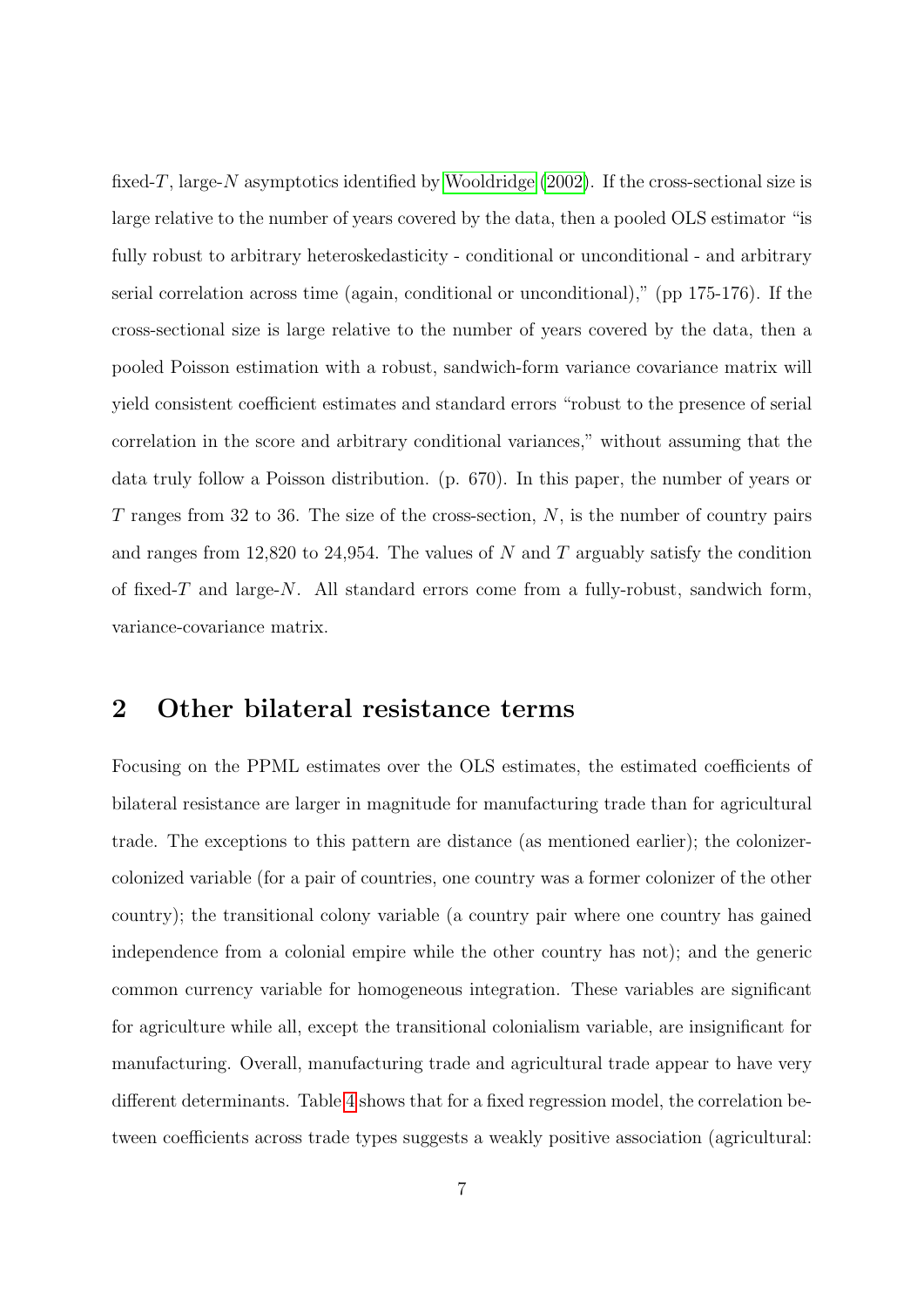0.497) or a nearly non-existent association (manufacturing: 0.263). Hence, the results bear out the message of [Anderson and Yotov](#page-19-1) [\(2010a\)](#page-19-1), [Anderson and Yotov](#page-19-2) [\(2010b\)](#page-19-2), and [Anderson and Yotov](#page-19-3) [\(2012\)](#page-19-3). Trade costs and country-pair features that mitigate those trade costs differ substantially across the types of goods traded.

<span id="page-7-0"></span>Ag PPML Manuf OLS Manuf PPML Ag OLS  $\begin{array}{|c} 0.831 \ 0.497 \end{array}$  $Ag$  PPML  $\qquad \qquad 0.263$ Manuf OLS  $\vert$  0.703

Table 4: Correlation between all coefficients in columns 3 & 4 of tables [14](#page-17-0) and [15](#page-18-0)

Larger estimates of bilateral resistances for manufacturing trade than for agricultural trade may not be expected for three reasons. First, agricultural products tend to be homogeneous across producers. Hence, the gravity equation, often motivated through the supposition of a CES objective function conveying a "love-of-variety"-like motivation, may be less appropriate for agricultural goods than for manufacturing goods. A consequence of the homogeneity in product characteristics is a greater emphasis on price for customers when selecting a producer rather than other considerations (e.g., a common language).

Second, a large share of agricultural products may rely more heavily on natural endowments which tend to be country-specific in ways distinct from a comparable share of manufactured goods.<sup>[3](#page-0-0)</sup> As endowments of natural resources tend to be country-specific, the flow of trade within a given country pair may depend more heavily on particular aspects of one of those countries (through natural endowments) than on a characteris-tic of the pair itself.<sup>[4](#page-0-0)</sup> Consequently, the greater importance of country-specific factors

<sup>3</sup> I thank a referee for pointing out this distinction.

<sup>4</sup>[Heerman et al.](#page-19-4) [\(2015\)](#page-19-4) propose a model that recognizes the ability of changes in a single exporter's trade costs to alter the ratio of the market shares of two other exporters in some other market, a phenomenon labeled as a violation of the "independence of irrelevant exporters," (IIE) an international trade counterpart to the independence of irrelevant alternatives property commonly used in the discrete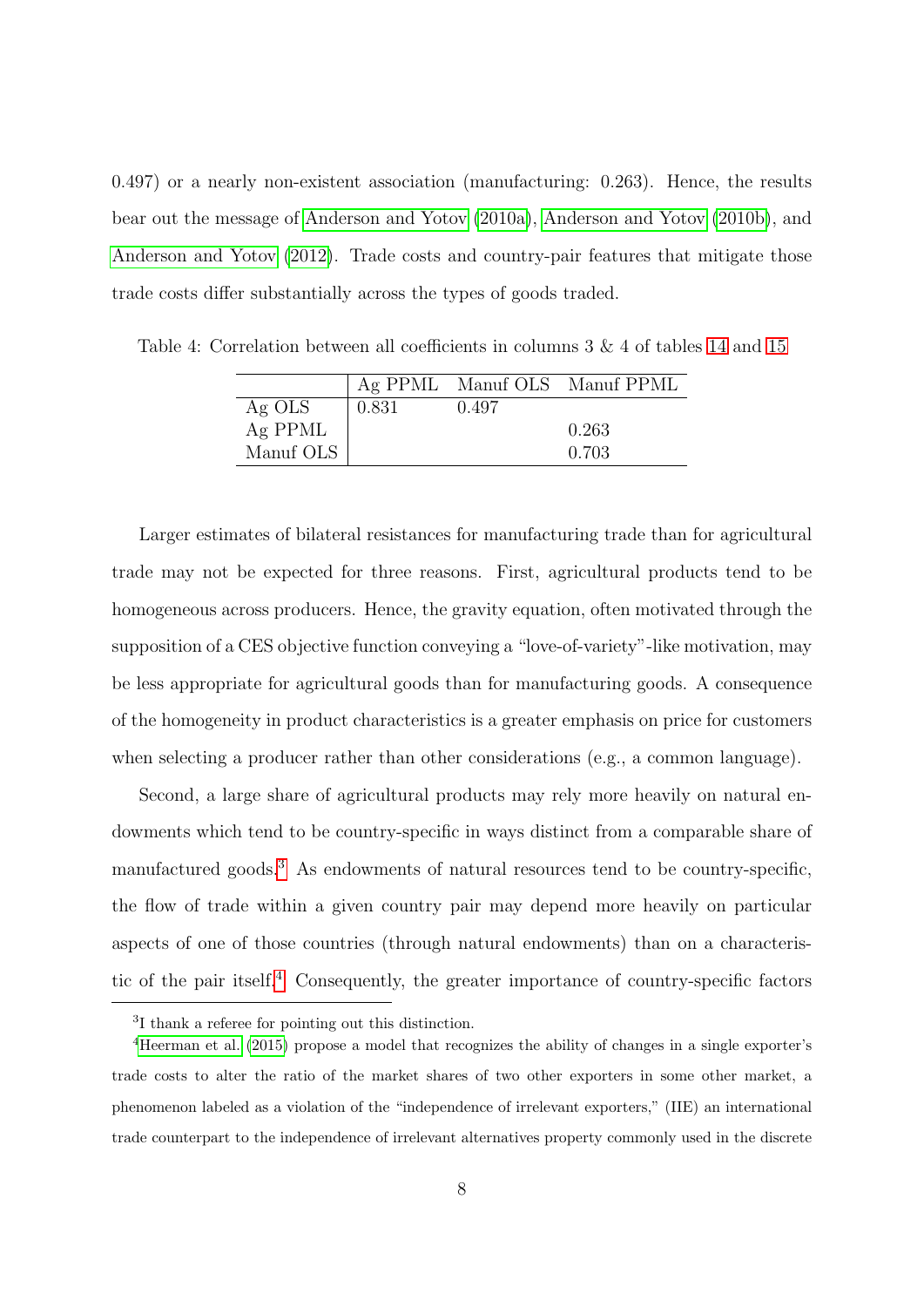means controls for the MRTs will absorb these effects in the gravity equation, leaving less explanatory power (and smaller bilateral resistance coefficients) for agricultural trade.

A third reason, that also explains the larger effect of a common currency for agricultural trade than for manufacturing trade, arises from the greater emphasis on price for agricultural than for manufacturing trade. A worldwide currency such as the U.S. dollar is generally the currency used for pricing and then purchasing agricultural goods (see [Pick and Carter](#page-19-5) [\(1994\)](#page-19-5)). If neither importer nor exporter use the currency in which the agricultural goods are priced, exchange rate uncertainty can affect both buyer and seller (in contrast to affecting the seller for producer-currency pricing or the buyer for local-currency pricing). As the trade-enhancing effects of a common currency are traditionally believed to arise from the elimination of exchange rate uncertainty, the removal of uncertainty from both ends of the transaction should increase trade to a larger extent than does removing uncertainty from just one end of the transaction (see [Anderson and](#page-19-6) [van Wincoop](#page-19-6) [\(2004\)](#page-19-6)).

Table 5: Correlation between non-currency union coefficients

|           |       |       | Ag PPML Manuf OLS Manuf PPML |
|-----------|-------|-------|------------------------------|
| Ag OLS    | 0.902 | 0.504 |                              |
| Ag PPML   |       |       | $-0.483$                     |
| Manuf OLS |       |       | 0.307                        |

## 3 Individual manufacturing industries

The results in the previous section indicate distinct differences between the determinants of agricultural trade and the determinants of manufacturing trade. The results also show choice literature. The violation of IIE owing to the importance of natural resources in a single country is a point that [Heerman et al.](#page-19-4) [\(2015\)](#page-19-4) justify by citing [Eaton and Kortum](#page-19-7) [\(2002\)](#page-19-7) and their caution against using their Ricardian model in a context where natural resources are critical for determining trade.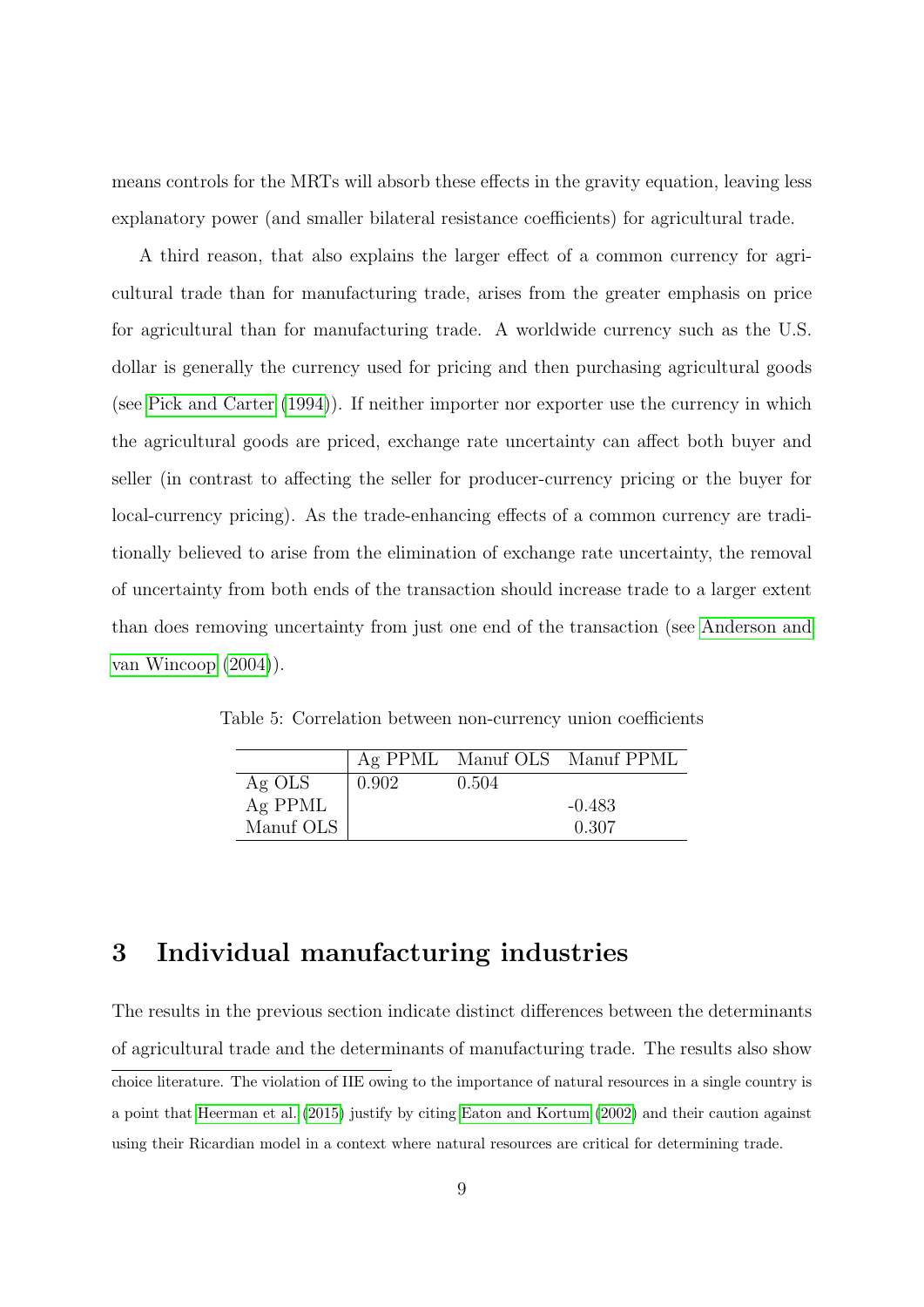that there exists a common ranking of currency unions, independent of regression model, by the magnitude of their effect on trade.

Hence, this section will explore the robustness of this ranking within manufacturing trade by examining four industries: textiles, machinery, chemicals, and food, tobacco, and beverages. These are industries for which the value of production can be computed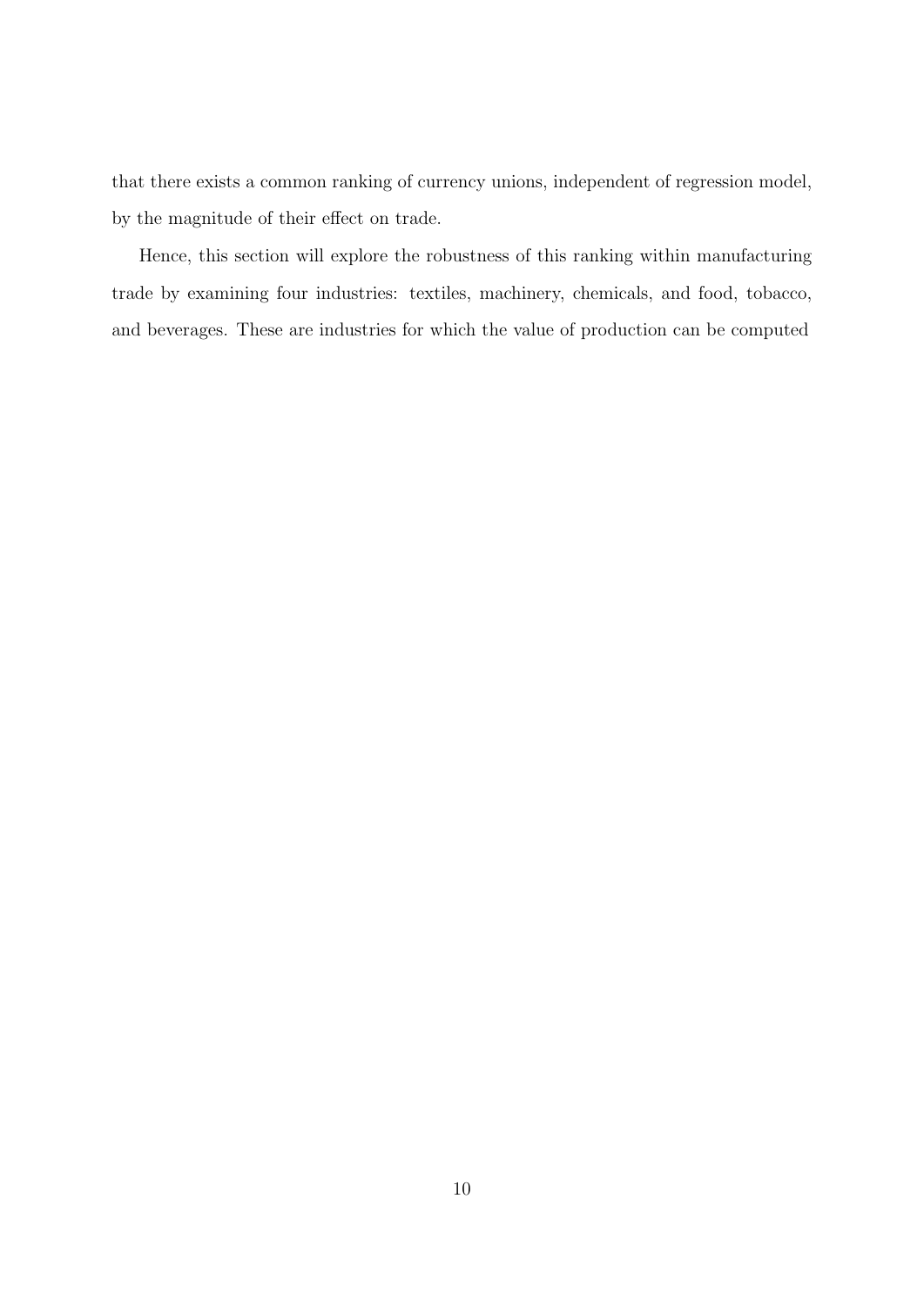|                                             | (1)<br><b>OLS</b>  |         | $\overline{(2)}$<br><b>PPML</b> |         | $\overline{(3)}$<br><b>OLS</b> |         | (4)<br><b>PPML</b> |         |
|---------------------------------------------|--------------------|---------|---------------------------------|---------|--------------------------------|---------|--------------------|---------|
|                                             | $\hat{\beta}_x$    | p-value | $\hat{\beta}_x$                 | p-value | $\hat{\beta}_x$                | p-value | $\hat{\beta}_x$    | p-value |
| East Caribbean Currency Union               |                    |         |                                 |         | $1.428*$                       | (0.043) | $4.845**$          | (0.0)   |
| West African Economic & Monetary Union      |                    |         |                                 |         | $1.802**$                      | (0.0)   | $2.174*$           | (0.018) |
| Central African Economic & Monetary Union   |                    |         |                                 |         | $3.333**$                      | (0.0)   | $3.233**$          | (0.0)   |
| Australia zone                              |                    |         |                                 |         | $2.000**$                      | (0.0)   | $2.493**$          | (0.0)   |
| Dollarized zone                             |                    |         |                                 |         | $-0.111$                       | (0.669) | $-0.841**$         | (0.0)   |
| Euro zone                                   |                    |         |                                 |         | 0.178                          | (0.107) | $-0.045$           | (0.628) |
| Krone zone (Denmark)                        |                    |         |                                 |         | $4.328**$                      | (0.0)   | $5.574**$          | (0.0)   |
| India-Bhutan                                |                    |         |                                 |         | $-0.068$                       | (0.807) | $2.522**$          | (0.0)   |
| Singapore-Brunei                            |                    |         |                                 |         | $2.611**$                      | (0.0)   | $1.802**$          | (0.002) |
| Countries share a common currency           | $0.517**$          | (0.0)   | $-0.118$                        | (0.211) |                                |         |                    |         |
| $\ln Y_{it}^k$                              | $0.318**$          | (0.0)   | $0.199**$                       | (0.008) | $0.315**$                      | (0.0)   | $0.534**$          | (0.0)   |
| $\ln Y^k_{world,t}$                         | $1.732**$          | (0.0)   | 1.207                           | (0.998) | $1.747**$                      | (0.0)   | $1.394**$          | (0.0)   |
| In Distance                                 | $-1.744**$         | (0.0)   | $-0.968**$                      | (0.0)   | $-1.757**$                     | (0.0)   | $-0.958**$         | (0.0)   |
| Pair belongs to a Regional trade Accord     | $0.353^{\ast\ast}$ | (0.0)   | $0.240**$                       | (0.003) | $0.338**$                      | (0.0)   | $0.238**$          | (0.004) |
| Colonizer-colonized relationship            | $1.077**$          | (0.0)   | $-0.344*$                       | (0.044) | $1.079**$                      | (0.0)   | $-0.049$           | (0.794) |
| Country pair transitioning from colonialism | $0.605*$           | (0.034) | $-0.061$                        | (0.787) | $0.632*$                       | (0.03)  | $-0.035$           | (0.871) |
| Countries were colonies of same country     | $0.592**$          | (0.0)   | $0.279*$                        | (0.036) | $0.591**$                      | (0.0)   | $0.259*$           | (0.045) |
| Countries are contiguous                    | $0.743**$          | (0.0)   | $0.147*$                        | (0.045) | $0.751**$                      | (0.0)   | $0.158*$           | (0.045) |
| Shared common or official language          | $0.579**$          | (0.0)   | $0.311**$                       | (0.008) | $0.565**$                      | (0.0)   | $0.297*$           | (0.011) |
| Number of observations                      | 107355             |         | 149502                          |         | 107355                         |         | 149502             |         |
| Number of country pairs                     | 12820              |         | 16984                           |         | 12820                          |         | 16984              |         |

Table 6: Estimated coefficients for chemical trade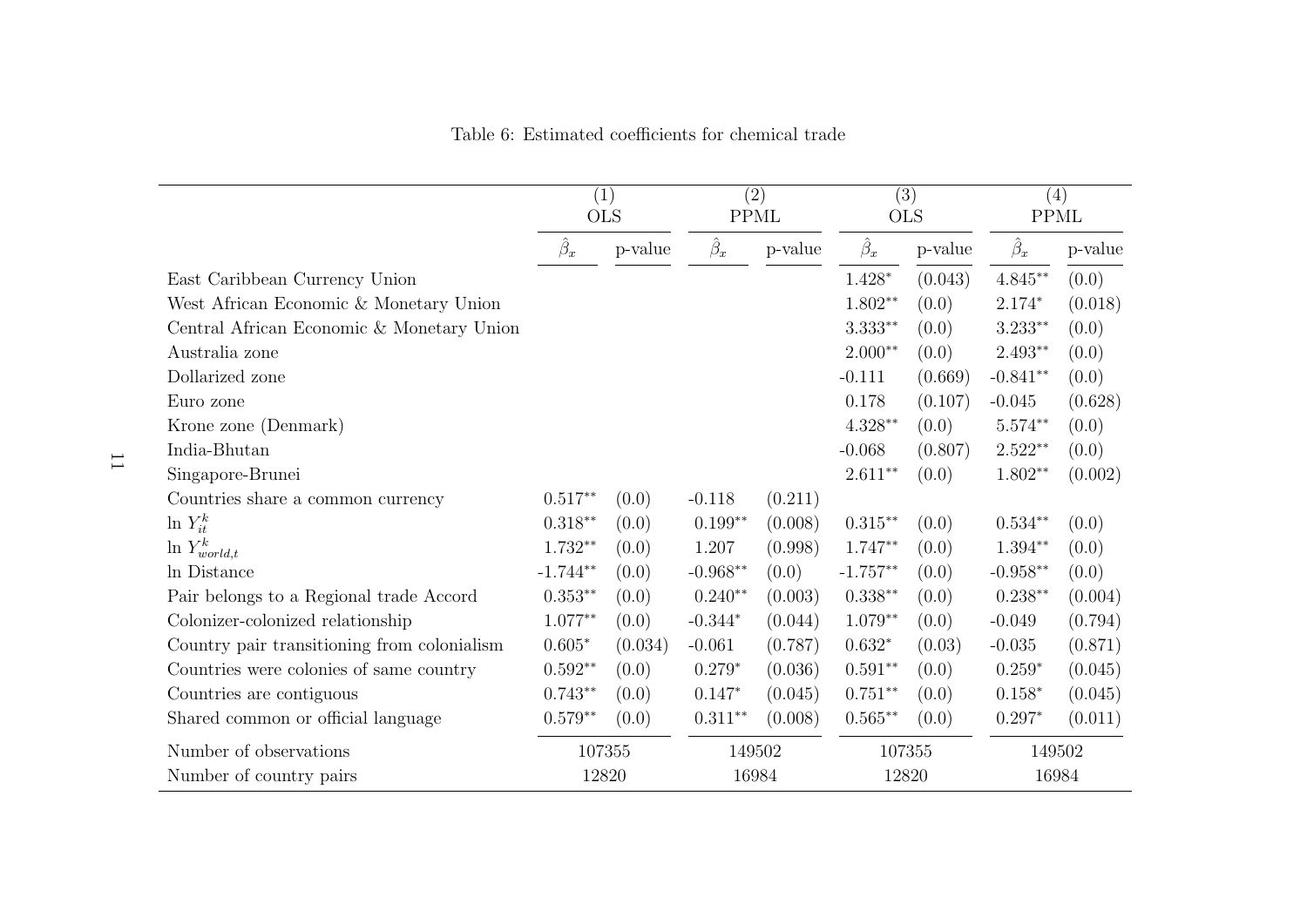|                                             | $\overline{(1)}$<br><b>OLS</b> |         | $\overline{(2)}$<br><b>PPML</b> |         | $\overline{(3)}$<br><b>OLS</b> |         | (4)<br><b>PPML</b> |         |
|---------------------------------------------|--------------------------------|---------|---------------------------------|---------|--------------------------------|---------|--------------------|---------|
|                                             | $\hat{\beta}_x$                | p-value | $\hat{\beta}_x$                 | p-value | $\hat{\beta}_x$                | p-value | $\hat{\beta}_x$    | p-value |
| East Caribbean Currency Union               |                                |         |                                 |         | $1.942*$                       | (0.025) | $2.818**$          | (0.001) |
| West African Economic & Monetary Union      |                                |         |                                 |         | $0.534^{\dagger}$              | (0.057) | 0.031              | (0.94)  |
| Central African Economic & Monetary Union   |                                |         |                                 |         | $2.182**$                      | (0.0)   | $1.387**$          | (0.008) |
| Australia zone                              |                                |         |                                 |         | $2.269**$                      | (0.0)   | $1.426**$          | (0.001) |
| Dollarized zone                             |                                |         |                                 |         | $0.491^{\dagger}$              | (0.064) | $0.508**$          | (0.004) |
| Euro zone                                   |                                |         |                                 |         | $0.289*$                       | (0.012) | $0.182*$           | (0.042) |
| Krone zone (Denmark)                        |                                |         |                                 |         | $3.520**$                      | (0.002) | $2.352**$          | (0.003) |
| India-Bhutan                                |                                |         |                                 |         | $2.205***$                     | (0.0)   | $3.071**$          | (0.0)   |
| Singapore-Brunei                            |                                |         |                                 |         | $2.747**$                      | (0.0)   | $2.737**$          | (0.0)   |
| Countries share a common currency           | $0.488**$                      | (0.0)   | $0.169^{\dagger}$               | (0.053) |                                |         |                    |         |
| $\ln Y_{it}^k$                              | $0.199**$                      | (0.0)   | $0.340**$                       | (0.0)   | $0.197**$                      | (0.0)   | $0.328**$          | (0.0)   |
| $\ln Y^k_{world,t}$                         | $1.474**$                      | (0.0)   | $0.831**$                       | (0.0)   | $1.480**$                      | (0.0)   | 0.796              | (0.755) |
| In Distance                                 | $-1.558**$                     | (0.0)   | $-0.863**$                      | (0.0)   | $-1.562**$                     | (0.0)   | $-0.833**$         | (0.0)   |
| Pair belongs to a Regional trade Accord     | $0.193**$                      | (0.0)   | $0.466**$                       | (0.0)   | $0.191**$                      | (0.0)   | $0.508^{\ast\ast}$ | (0.0)   |
| Colonizer-colonized relationship            | $1.336**$                      | (0.0)   | $0.326*$                        | (0.025) | $1.328**$                      | (0.0)   | $0.671**$          | (0.0)   |
| Country pair transitioning from colonialism | 0.229                          | (0.37)  | $-0.542*$                       | (0.013) | 0.248                          | (0.34)  | $-0.406^{\dagger}$ | (0.061) |
| Countries were colonies of same country     | $0.610**$                      | (0.0)   | $0.468**$                       | (0.0)   | $0.617**$                      | (0.0)   | $0.594**$          | (0.0)   |
| Countries are contiguous                    | $0.933**$                      | (0.0)   | $0.510**$                       | (0.0)   | $0.934**$                      | (0.0)   | $0.537**$          | (0.0)   |
| Shared common or official language          | $0.562**$                      | (0.0)   | $0.404**$                       | (0.0)   | $0.557**$                      | (0.0)   | $0.399**$          | (0.0)   |
| Number of observations                      | 107786                         |         | 155409                          |         | 107786                         |         | 155409             |         |
| Number of country pairs                     | 13729                          |         | 17817                           |         | 13729                          |         | 17817              |         |

Table 7: Estimated coefficients for food, beverage, & tobacco trade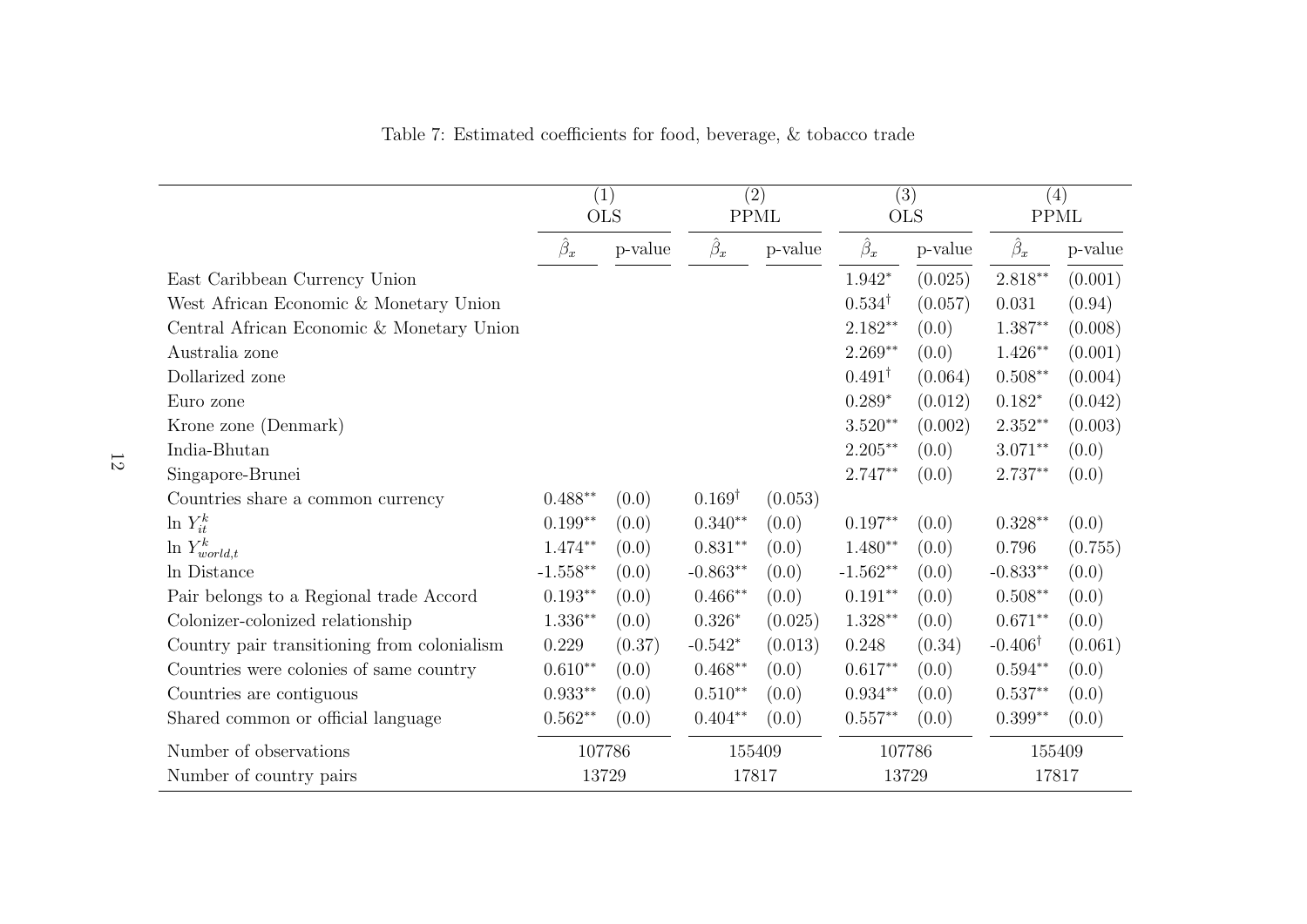|                                             | (1)<br><b>OLS</b> |         |                 | (2)<br><b>PPML</b> |            | (3)<br><b>OLS</b> | (4)<br><b>PPML</b> |         |
|---------------------------------------------|-------------------|---------|-----------------|--------------------|------------|-------------------|--------------------|---------|
|                                             | $\beta_x$         | p-value | $\hat{\beta}_x$ | p-value            | $\beta_x$  | p-value           | $\hat{\beta}_x$    | p-value |
| West African Economic & Monetary Union      |                   |         |                 |                    | $2.005**$  | (0.0)             | $2.662**$          | (0.0)   |
| Central African Economic & Monetary Union   |                   |         |                 |                    | $3.528**$  | (0.0)             | $3.759**$          | (0.0)   |
| Australia zone                              |                   |         |                 |                    | $2.546**$  | (0.0)             | $2.933**$          | (0.0)   |
| Dollarized zone                             |                   |         |                 |                    | $-0.844**$ | (0.003)           | $-1.971**$         | (0.0)   |
| Euro zone                                   |                   |         |                 |                    | $-0.344**$ | (0.002)           | $-0.108$           | (0.143) |
| Krone zone (Denmark)                        |                   |         |                 |                    | $3.556**$  | (0.0)             | $5.133**$          | (0.0)   |
| India-Bhutan                                |                   |         |                 |                    | $1.672**$  | (0.0)             | $3.357**$          | (0.0)   |
| Singapore-Brunei                            |                   |         |                 |                    | $1.312**$  | (0.0)             | $1.239**$          | (0.0)   |
| Countries share a common currency           | 0.165             | (0.205) | $-0.155*$       | (0.038)            |            |                   |                    |         |
| $\ln Y_{it}^k$                              | $0.381**$         | (0.0)   | $0.766**$       | (0.0)              | $0.381**$  | (0.0)             | $0.771**$          | (0.0)   |
| $\ln Y^k_{world,t}$                         | $1.302**$         | (0.0)   | $0.466**$       | (0.002)            | $1.312**$  | (0.0)             | $0.464**$          | (0.002) |
| In Distance                                 | $-1.563**$        | (0.0)   | $-0.639**$      | (0.0)              | $-1.578**$ | (0.0)             | $-0.651**$         | (0.0)   |
| Pair belongs to a Regional trade Accord     | $0.349**$         | (0.0)   | $0.730**$       | (0.0)              | $0.340**$  | (0.0)             | $0.716**$          | (0.0)   |
| Colonizer-colonized relationship            | $1.073**$         | (0.0)   | 0.053           | (0.714)            | $1.079**$  | (0.0)             | 0.091              | (0.575) |
| Country pair transitioning from colonialism | $-0.132$          | (0.704) | 0.115           | (0.786)            | $-0.120$   | (0.733)           | 0.078              | (0.857) |
| Countries were colonies of same country     | $0.652**$         | (0.0)   | 0.220           | (0.115)            | $0.641**$  | (0.0)             | 0.221              | (0.118) |
| Countries are contiguous                    | $0.732**$         | (0.0)   | $0.478**$       | (0.0)              | $0.718**$  | (0.0)             | $0.462**$          | (0.0)   |
| Shared common or official language          | $0.683**$         | (0.0)   | $0.227**$       | (0.001)            | $0.670**$  | (0.0)             | $0.226**$          | (0.001) |
| Number of observations                      |                   | 119268  | 151572          |                    | 119268     |                   |                    | 151572  |
| Number of country pairs                     |                   | 14050   | 17045           |                    |            | 14050             | 17045              |         |

Table 8: Estimated coefficients for machinery trade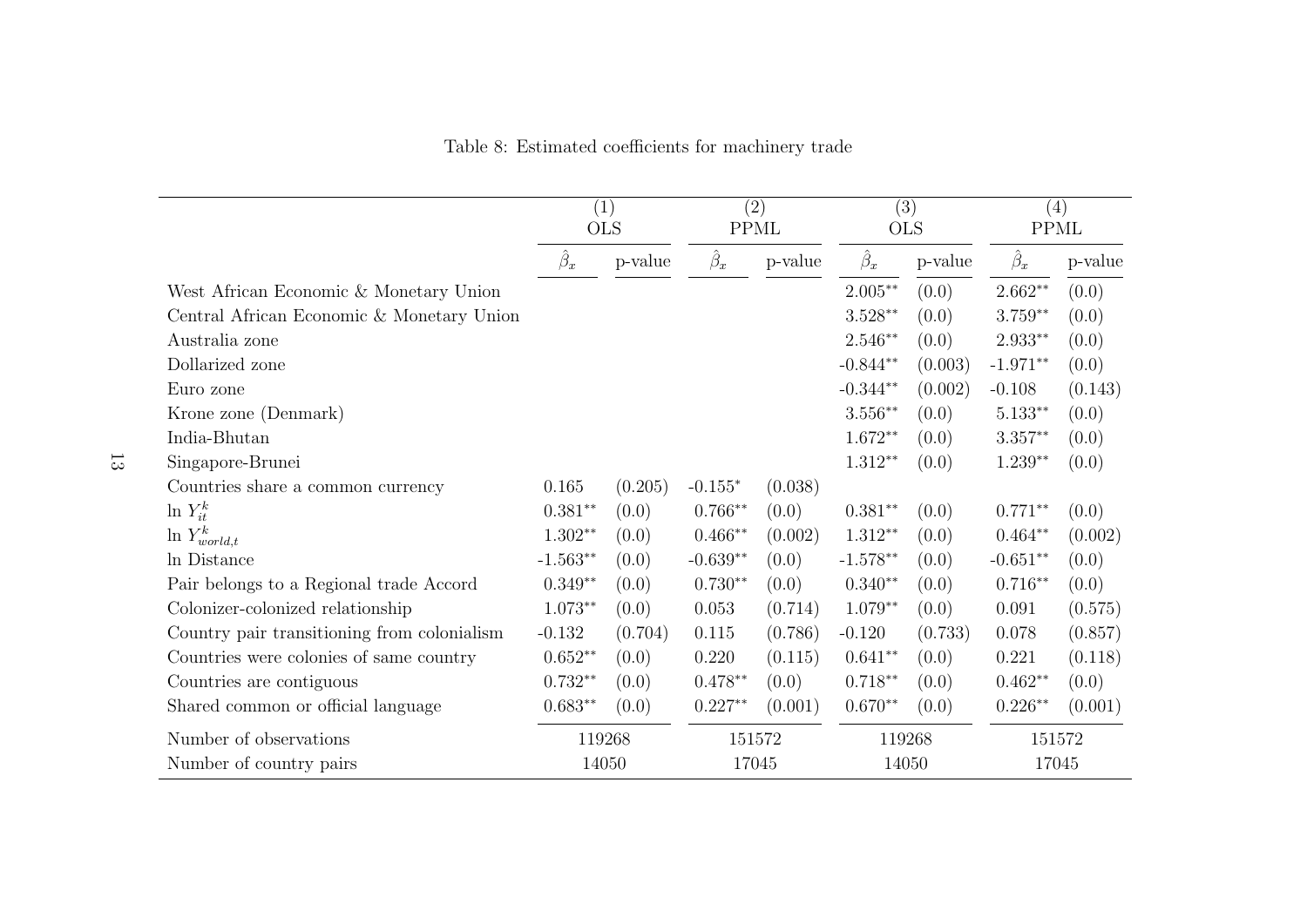|                                             | (1)<br><b>OLS</b>  |         |                    | $\overline{(2)}$<br><b>PPML</b> |                   | $\overline{(3)}$<br><b>OLS</b> | (4)<br><b>PPML</b> |         |
|---------------------------------------------|--------------------|---------|--------------------|---------------------------------|-------------------|--------------------------------|--------------------|---------|
|                                             | $\hat{\beta}_x$    | p-value | $\hat{\beta}_x$    | p-value                         | $\hat{\beta}_x$   | p-value                        | $\hat{\beta}_x$    | p-value |
| East Caribbean Currency Union               |                    |         |                    |                                 | 0.209             | (0.727)                        | $-0.588$           | (0.476) |
| West African Economic & Monetary Union      |                    |         |                    |                                 | $1.171**$         | (0.0)                          | $1.453**$          | (0.007) |
| Central African Economic & Monetary Union   |                    |         |                    |                                 | $2.534**$         | (0.002)                        | $2.216**$          | (0.002) |
| Australia zone                              |                    |         |                    |                                 | $2.084**$         | (0.0)                          | $2.122**$          | (0.001) |
| Dollarized zone                             |                    |         |                    |                                 | 0.308             | (0.363)                        | 0.364              | (0.652) |
| Euro zone                                   |                    |         |                    |                                 | $-0.481**$        | (0.0)                          | $-0.147^{\dagger}$ | (0.059) |
| Krone zone (Denmark)                        |                    |         |                    |                                 | $4.199**$         | (0.0)                          | $4.773**$          | (0.0)   |
| India-Bhutan                                |                    |         |                    |                                 | $-2.125**$        | (0.0)                          | $-0.019$           | (0.975) |
| Singapore-Brunei                            |                    |         |                    |                                 | $3.100**$         | (0.0)                          | $3.150**$          | (0.0)   |
| Countries share a common currency           | 0.002              | (0.988) | $-0.140^{\dagger}$ | (0.076)                         |                   |                                |                    |         |
| $\ln Y_{it}^k$                              | $0.403**$          | (0.0)   | $0.715**$          | (0.0)                           | $0.400**$         | (0.0)                          | $0.735**$          | (0.0)   |
| $\ln Y^k_{world,t}$                         | $1.913**$          | (0.0)   | 0.809              | (0.0)                           | $1.928**$         | (0.0)                          | 0.762              | (0.0)   |
| In Distance                                 | $-1.524**$         | (0.0)   | $-0.891**$         | (0.0)                           | $-1.533**$        | (0.0)                          | $-0.954**$         | (0.0)   |
| Pair belongs to a Regional trade Accord     | $0.582**$          | (0.0)   | $0.627**$          | (0.0)                           | $0.581**$         | (0.0)                          | $0.542**$          | (0.0)   |
| Colonizer-colonized relationship            | $1.263**$          | (0.0)   | 0.283              | (0.247)                         | $1.247**$         | (0.0)                          | 0.358              | (0.192) |
| Country pair transitioning from colonialism | $0.513^{\dagger}$  | (0.094) | $-0.820**$         | (0.005)                         | $0.534^{\dagger}$ | (0.085)                        | $-0.803**$         | (0.006) |
| Countries were colonies of same country     | $0.540**$          | (0.0)   | $-0.053$           | (0.711)                         | $0.535**$         | (0.0)                          | $-0.068$           | (0.635) |
| Countries are contiguous                    | $0.721**$          | (0.0)   | $0.357**$          | (0.001)                         | $0.748**$         | (0.0)                          | $0.326**$          | (0.002) |
| Shared common or official language          | $0.693^{\ast\ast}$ | (0.0)   | $0.431**$          | (0.0)                           | $0.680**$         | (0.0)                          | $0.429**$          | (0.0)   |
| Number of observations                      | 112134             |         | 155076             |                                 | 112134            |                                | 155076             |         |
| Number of country pairs                     | 14261              |         | 17717              |                                 | 14261             |                                | 17717              |         |

Table 9: Estimated coefficients for textile trade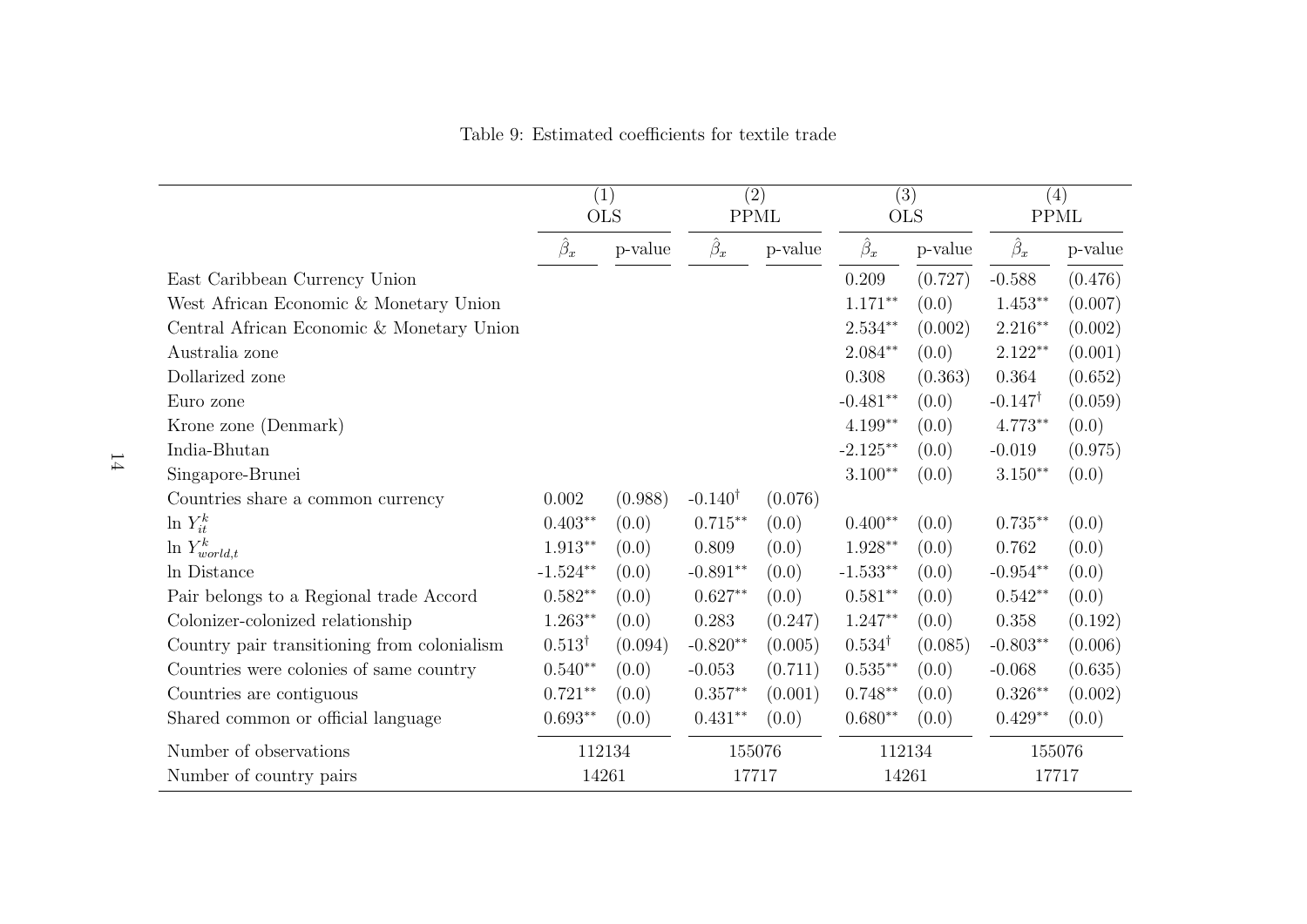over time and across countries using data from the World Bank's World Development Indicators. The years covered range from 1991 to 2006. Although these industries all belong to the manufacturing sector, textiles and food, beverage, and tobacco rely on inputs more closely linked with agricultural production than do the machinery and chemicals industries. This subsection and its results closely resemble those in [Anderson and](#page-19-2) [Yotov](#page-19-2) [\(2010b\)](#page-19-2), but pays particular attention to the importance of currency union effects. Owing to difficulties in obtaining convergence for the PPML estimates, the MRTs are time-invariant fixed effects where each country has up to two fixed effects for the two roles it might play (importer and exporter). There is a separate, year fixed effect.

Table 10: Correlation between currency union coefficients across estimation procedures (OLS versus PPML)

<span id="page-14-0"></span>

|       | Chemicals Food, beverage, & tobacco Machinery Textiles |       |       |
|-------|--------------------------------------------------------|-------|-------|
| 0.773 | 0.884                                                  | 0.871 | 0.912 |

Food, beverage, and tobacco and textiles have currency union effects that tend to be the most robust regardless of estimation technique (see table [10\)](#page-14-0). The correlation between the OLS and PPML results for food et al is 0.884 while the correlation for textiles is 0.912. The correlation for machinery, however, is also quite high: 0.871. Chemicals has a weaker correlation, 0.773. Note that except for chemicals, these correlations are roughly equal to or larger the correlation between the PPML and OLS currency union coefficients for agricultural and manufacturing trade (compare table [10](#page-14-0) with table ??). Hence, disaggregating trade can lead to a reliable ranking, independent of estimating method, of the effects of individual currency unions.

How do the results of individual industries compare with the estimates for agricultural trade and manufacturing trade overall? Consider the PPML results as the previous section established the greater plausibility of PPML over OLS. Overall and unsurprisingly, the coefficients of individual manufacturing industries are more closely correlated with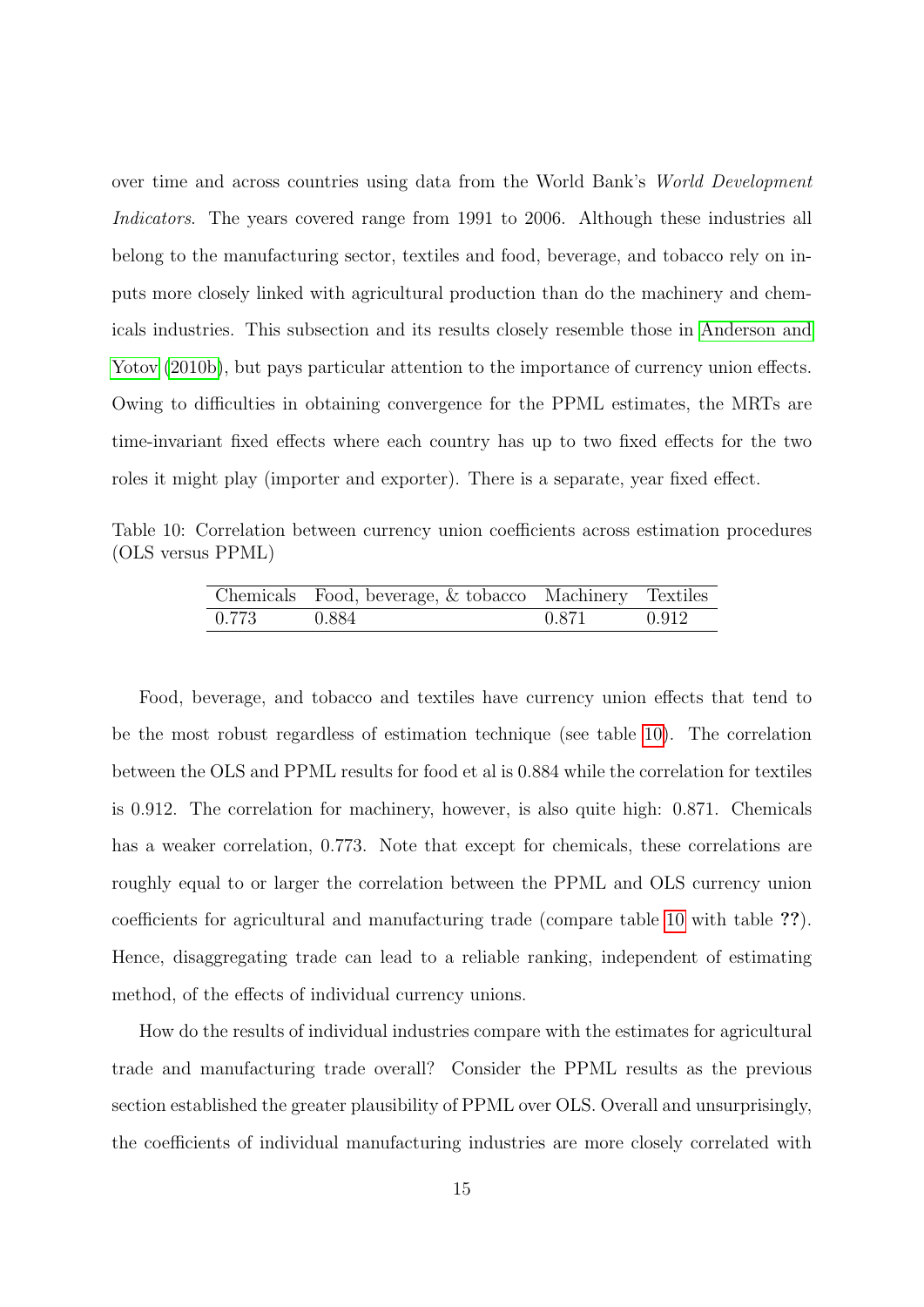<span id="page-15-0"></span>Table 11: Correlation for all coefficients between Agriculture, Manufacturing, and individual industries

|                     |      | Chemicals Food, beverage, & tobacco Machinery Textiles |       |       |
|---------------------|------|--------------------------------------------------------|-------|-------|
| Agriculture         | 0.42 | 0.492                                                  | 0.498 | 0.563 |
| Manufacturing 0.956 |      | 0.849                                                  | 0.96  | 0.632 |

the coefficients from manufacturing trade (see table [11\)](#page-15-0). Textiles is an exception as it appears to be nearly equally and weakly related to both agricultural trade overall and manufacturing trade overall.

<span id="page-15-1"></span>Table 12: Correlation for currency union coefficients between Agriculture, Manufacturing, and individual industries

|                    |       | Chemicals Food, beverage, & tobacco Machinery Textiles |       |       |
|--------------------|-------|--------------------------------------------------------|-------|-------|
| Agriculture        | 0.291 | 0.308                                                  | 0.373 | 0.448 |
| Manufacturing 0.94 |       | 0.762                                                  | 0.952 | 0.473 |

The closeness between manufacturing and individual manufacturing industries continues when examining just the coefficients of the currency unions (see table [12\)](#page-15-1). Looking at individual unions and industries, the UEMOA, CEMAC, Kroner zone, and India-Bhutan generally have larger and more significant coefficients in chemicals and manufacturing than in the agricultural-related industries. The coefficients for manufacturing are negative or insignificant for the dollar and euro zones, respectively, but are positive and significant for food et al.

<span id="page-15-2"></span>Table 13: Correlation for non-currency union coefficients between Agriculture, Manufacturing, and individual industries

|                     |       | Chemicals Food, beverage, & tobacco Machinery Textiles |       |       |
|---------------------|-------|--------------------------------------------------------|-------|-------|
| Agriculture         | 0.585 | 0.926                                                  | 0.731 | 0.876 |
| Manufacturing 0.832 |       | 0.901                                                  | 0.911 | 0.958 |

The correlation between other covariates for individual industries and the larger cat-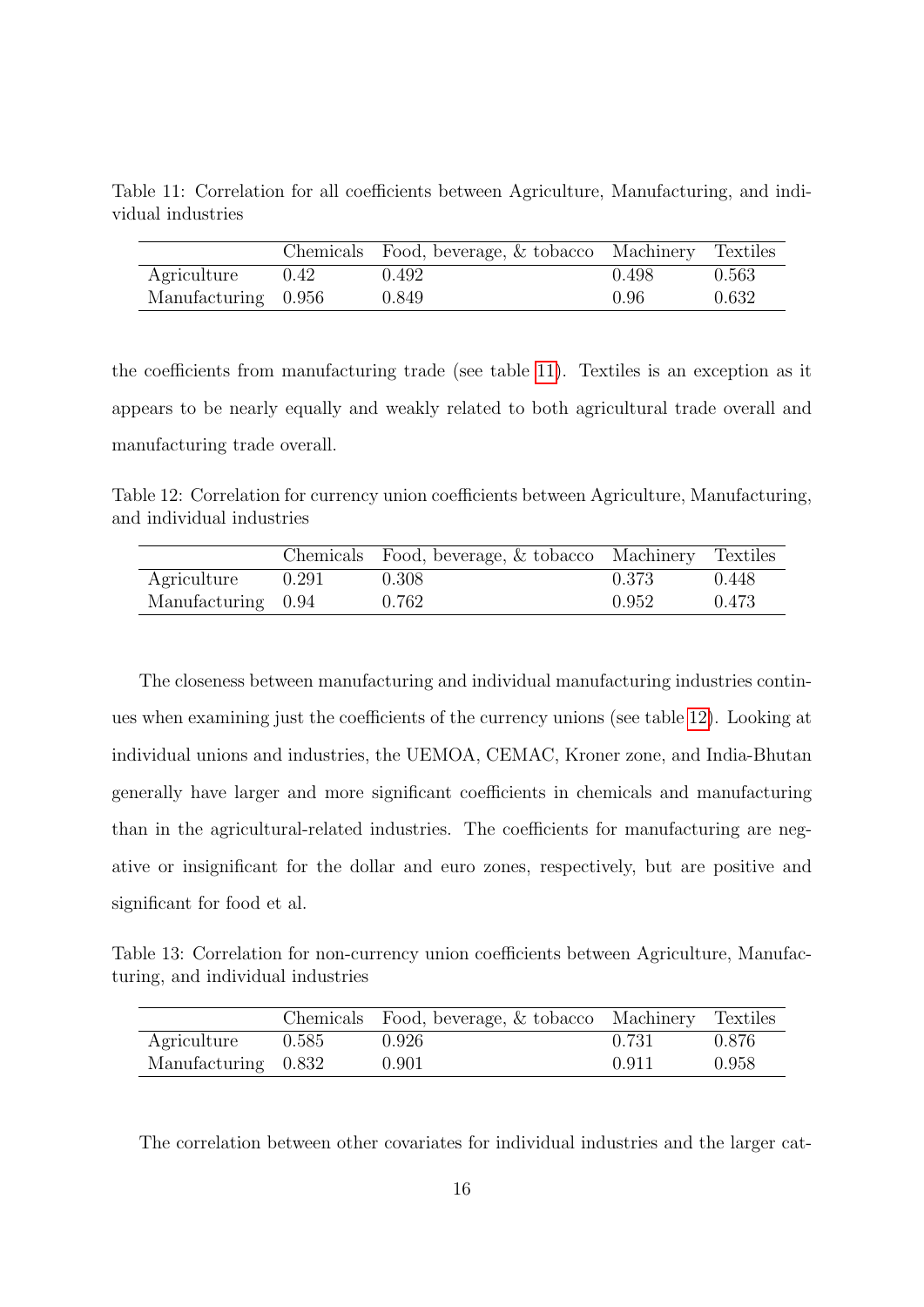egories of trade offers a slightly different story (see table [13\)](#page-15-2). The correlation between manufacturing trade and each of the individual industries is high. However, the correlations between agricultural trade and each of food et al and textiles are also high. As both of these manufacturing industries rely on agricultural inputs to a large extent, the high correlation may not be too surprising. However, the correlation of 0.731 between machinery and agriculture is less easily explained. Food et al appears to be the industry best-explained by the gravity model in the sense that the coefficients of the regressors are generally larger and more significant than are the regressors for the other industries. Colonial-era variables tend to be the most important for food et al than for the other industries. The regional trade agreement indicator has a large coefficient for machinery and textiles, though the estimate for food et al coefficient is also sizable.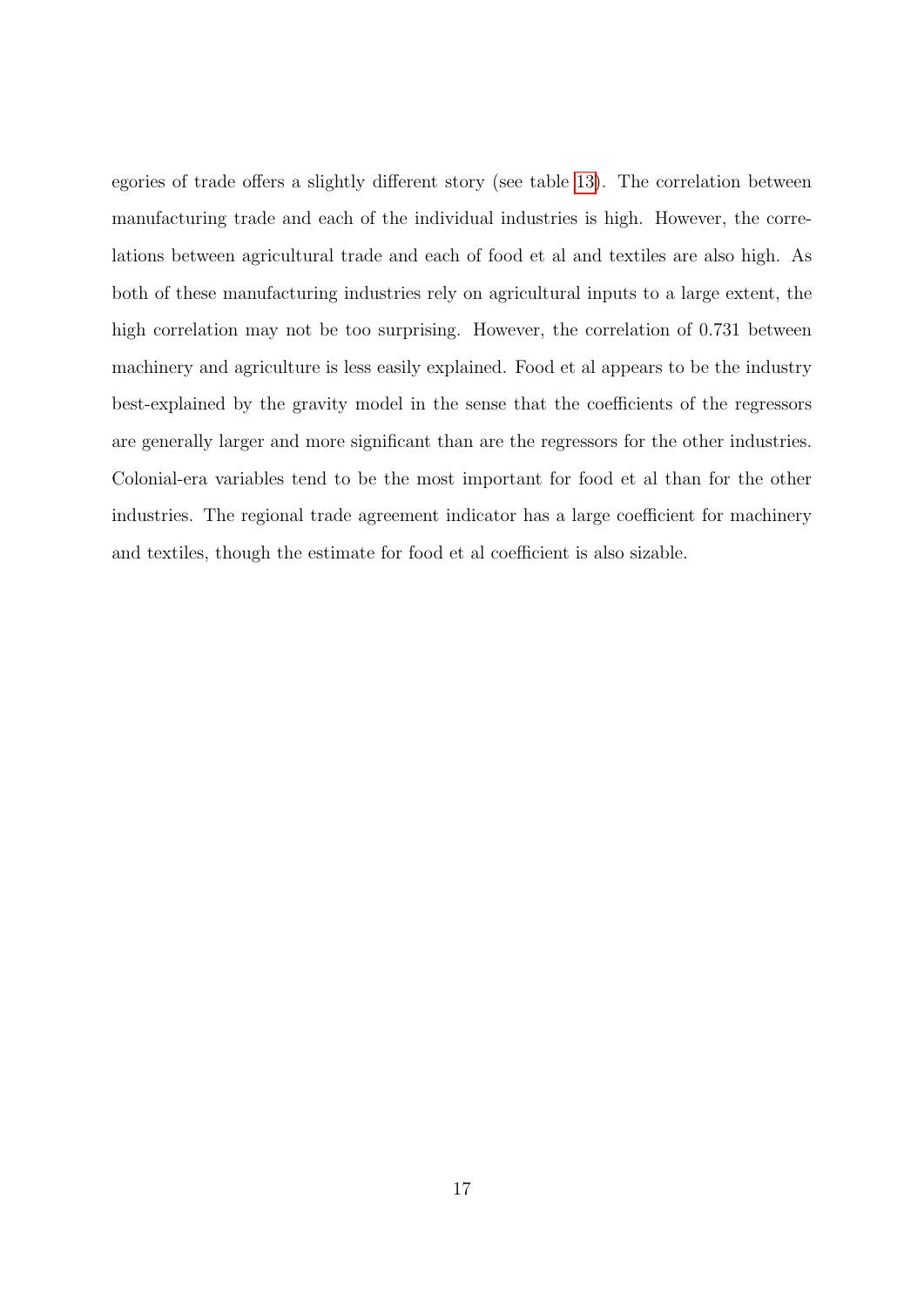|                                             | (1)<br><b>OLS</b> |         | $\overline{(2)}$<br><b>PPML</b> |         | $\overline{(3)}$<br><b>OLS</b> |         | (4)<br><b>PPML</b> |         |
|---------------------------------------------|-------------------|---------|---------------------------------|---------|--------------------------------|---------|--------------------|---------|
|                                             | $\hat{\beta}_x$   | p-value | $\hat{\beta}_x$                 | p-value | $\hat{\beta}_x$                | p-value | $\hat{\beta}_x$    | p-value |
| East Caribbean Currency Union               |                   |         |                                 |         | $-0.516$                       | (0.245) | $-0.308$           | (0.76)  |
| West African Economic & Monetary Union      |                   |         |                                 |         | 0.097                          | (0.771) | $1.096*$           | (0.022) |
| Central African Economic & Monetary Union   |                   |         |                                 |         | $-1.341**$                     | (0.009) | $-0.814$           | (0.248) |
| Rand zone                                   |                   |         |                                 |         | 0.137                          | (0.87)  | 1.967*             | (0.043) |
| Australia zone                              |                   |         |                                 |         | $-0.385$                       | (0.607) | $-0.460$           | (0.283) |
| Dollarized zone                             |                   |         |                                 |         | 0.466                          | (0.161) | $0.588**$          | (0.008) |
| Euro zone                                   |                   |         |                                 |         | $0.347**$                      | (0.008) | $0.238**$          | (0.002) |
| Krone zone (Denmark)                        |                   |         |                                 |         | 2.986**                        | (0.0)   | $3.447**$          | (0.0)   |
| India-Bhutan                                |                   |         |                                 |         | 0.858                          | (0.595) | $2.153**$          | (0.007) |
| Countries share a common currency           | $-0.035$          | (0.78)  | $0.275**$                       | (0.002) |                                |         |                    |         |
| $\ln Y_{it}^k$                              | $0.406**$         | (0.0)   | $0.402**$                       | (0.0)   | $0.407**$                      | (0.0)   | $0.506**$          | (0.0)   |
| $\ln Y^k_{world,t}$                         | $0.311**$         | (0.0)   | $0.624**$                       | (0.0)   | $0.312**$                      | (0.0)   | $0.398**$          | (0.0)   |
| In Distance                                 | $-1.225**$        | (0.0)   | $-0.921**$                      | (0.0)   | $-1.225**$                     | (0.0)   | $-0.944**$         | (0.0)   |
| Pair belongs to a Regional trade Accord     | $0.363**$         | (0.0)   | $0.472**$                       | (0.0)   | $0.356**$                      | (0.0)   | $0.439**$          | (0.0)   |
| Colonizer-colonized relationship            | $1.480**$         | (0.0)   | $0.566**$                       | (0.0)   | $1.472**$                      | (0.0)   | $0.803**$          | (0.0)   |
| Countries are colonies of the same country  | $3.187**$         | (0.0)   | $2.093**$                       | (0.001) | $3.253**$                      | (0.0)   | $2.141**$          | (0.0)   |
| Country pair transitioning from colonialism | $0.400^{\dagger}$ | (0.077) | $-0.764*$                       | (0.043) | $0.425^{\dagger}$              | (0.063) | $-0.738^{\dagger}$ | (0.051) |
| Countries were colonies of same country     | $0.357**$         | (0.0)   | $0.279**$                       | (0.009) | $0.367**$                      | (0.0)   | $0.280*$           | (0.01)  |
| Countries are contiguous                    | $1.012**$         | (0.0)   | $0.498**$                       | (0.0)   | $1.031**$                      | (0.0)   | $0.511**$          | (0.0)   |
| Shared common or official language          | $0.388**$         | (0.0)   | $-0.019$                        | (0.841) | $0.380**$                      | (0.0)   | $-0.025$           | (0.783) |
| Number of observations                      | 175365            |         | 288366                          |         | 175365                         |         | 288366             |         |
| Number of country pairs                     | 17461             |         | 24954                           |         | 17461                          |         | 24954              |         |

<span id="page-17-0"></span>Table 14: Estimated coefficients for agricultural trade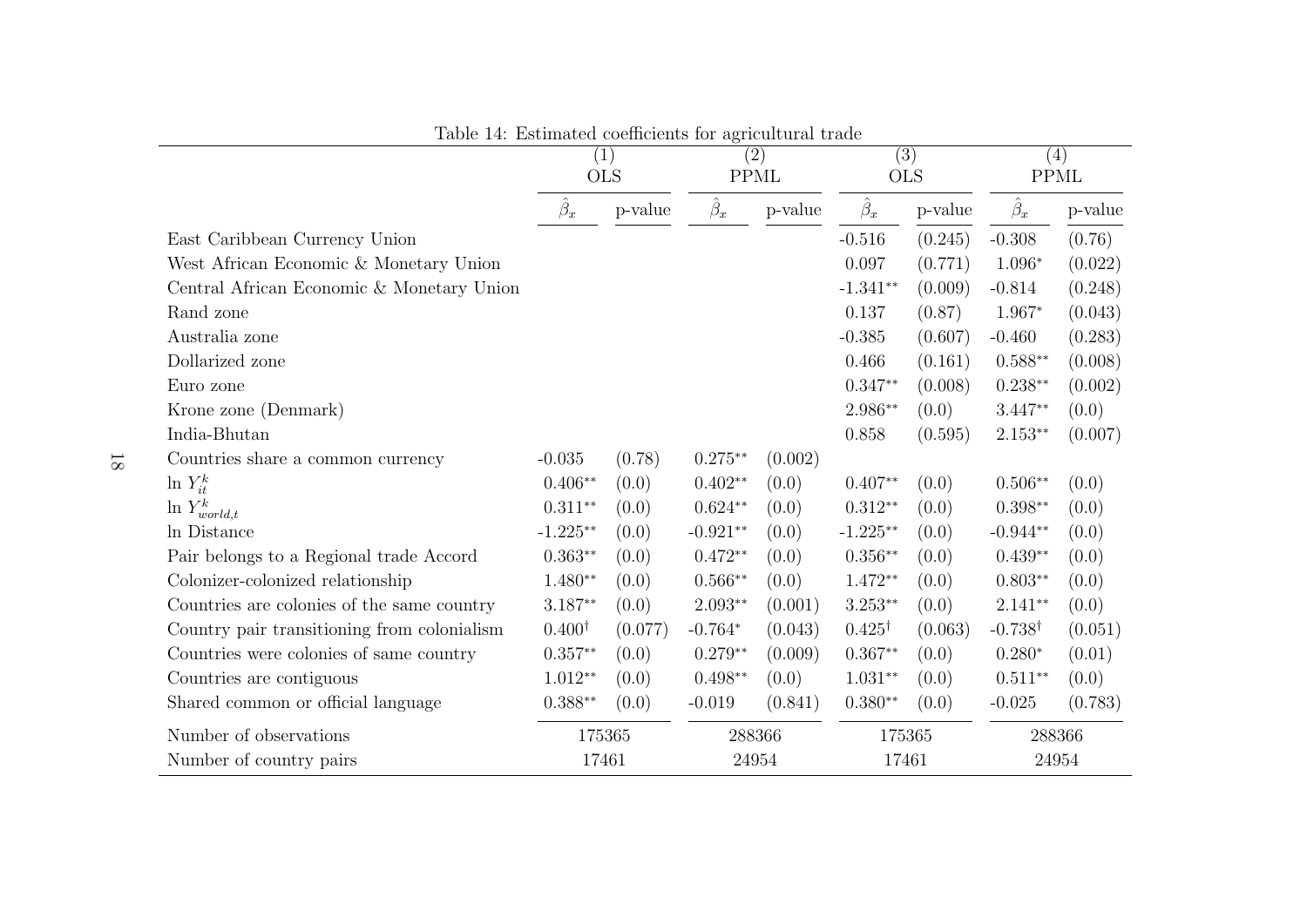|                                             | (1)<br><b>OLS</b> |         | (2)<br><b>PPML</b> |         | $\overline{(3)}$<br><b>OLS</b> |         | (4)<br><b>PPML</b> |         |
|---------------------------------------------|-------------------|---------|--------------------|---------|--------------------------------|---------|--------------------|---------|
|                                             | $\hat{\beta}_x$   | p-value | $\hat{\beta}_x$    | p-value | $\hat{\beta}_x$                | p-value | $\hat{\beta}_x$    | p-value |
| East Caribbean Currency Union               |                   |         |                    |         | $2.321**$                      | (0.0)   | $3.227**$          | (0.0)   |
| West African Economic & Monetary Union      |                   |         |                    |         | $1.905**$                      | (0.0)   | $2.016**$          | (0.0)   |
| Central African Economic & Monetary Union   |                   |         |                    |         | $1.479**$                      | (0.002) | $1.829**$          | (0.0)   |
| Rand zone                                   |                   |         |                    |         | 0.397                          | (0.317) | $1.285**$          | (0.005) |
| Australia zone                              |                   |         |                    |         | 1.898*                         | (0.032) | $2.340**$          | (0.0)   |
| Dollarized zone                             |                   |         |                    |         | 0.055                          | (0.772) | $-0.893**$         | (0.002) |
| Euro zone                                   |                   |         |                    |         | $-0.841**$                     | (0.0)   | $-0.023$           | (0.703) |
| Krone zone (Denmark)                        |                   |         |                    |         | $3.468**$                      | (0.0)   | $4.373**$          | (0.0)   |
| India-Bhutan                                |                   |         |                    |         | $2.780^{\dagger}$              | (0.06)  | $3.156**$          | (0.0)   |
| Countries share a common currency           | $0.753**$         | (0.0)   | $-0.055$           | (0.356) |                                |         |                    |         |
| $\ln Y_{it}^k$                              | $0.376**$         | (0.0)   | $0.613**$          | (0.0)   | $0.436**$                      | (0.0)   | $0.736**$          | (0.0)   |
| $\ln Y^k_{world,t}$                         | $1.079**$         | (0.0)   | $1.098**$          | (0.0)   | $1.172**$                      | (0.0)   | $0.736**$          | (0.0)   |
| In Distance                                 | $-1.671**$        | (0.0)   | $-0.738**$         | (0.0)   | $-1.677**$                     | (0.0)   | $-0.751**$         | (0.0)   |
| Pair belongs to a Regional trade Accord     | $0.414**$         | (0.0)   | $0.619**$          | (0.0)   | $0.427**$                      | (0.0)   | $0.584**$          | (0.0)   |
| Colonizer-colonized relationship            | $1.280**$         | (0.0)   | 0.151              | (0.255) | $1.291**$                      | (0.0)   | 0.234              | (0.121) |
| Countries are colonies of the same country  | 0.326             | (0.438) | $-3.633**$         | (0.0)   | 0.326                          | (0.412) | $-3.619**$         | (0.0)   |
| Country pair transitioning from colonialism | 0.277             | (0.112) | $-0.431*$          | (0.04)  | 0.287                          | (0.1)   | $-0.397^{\dagger}$ | (0.062) |
| Countries were colonies of same country     | $0.653**$         | (0.0)   | $0.337**$          | (0.0)   | $0.645**$                      | (0.0)   | $0.335**$          | (0.0)   |
| Countries are contiguous                    | $0.629**$         | (0.0)   | $0.450**$          | (0.0)   | $0.607**$                      | (0.0)   | $0.454**$          | (0.0)   |
| Shared common or official language          | $0.560**$         | (0.0)   | $0.275**$          | (0.0)   | $0.555***$                     | (0.0)   | $0.270**$          | (0.0)   |
| Number of observations                      | 254871            |         | 268571             |         | 254871                         |         | 268571             |         |
| Number of country pairs                     | 23579             |         | 24954              |         | 23579                          |         | 24954              |         |

<span id="page-18-0"></span>Table 15: Estimated coefficients for manufacturing trade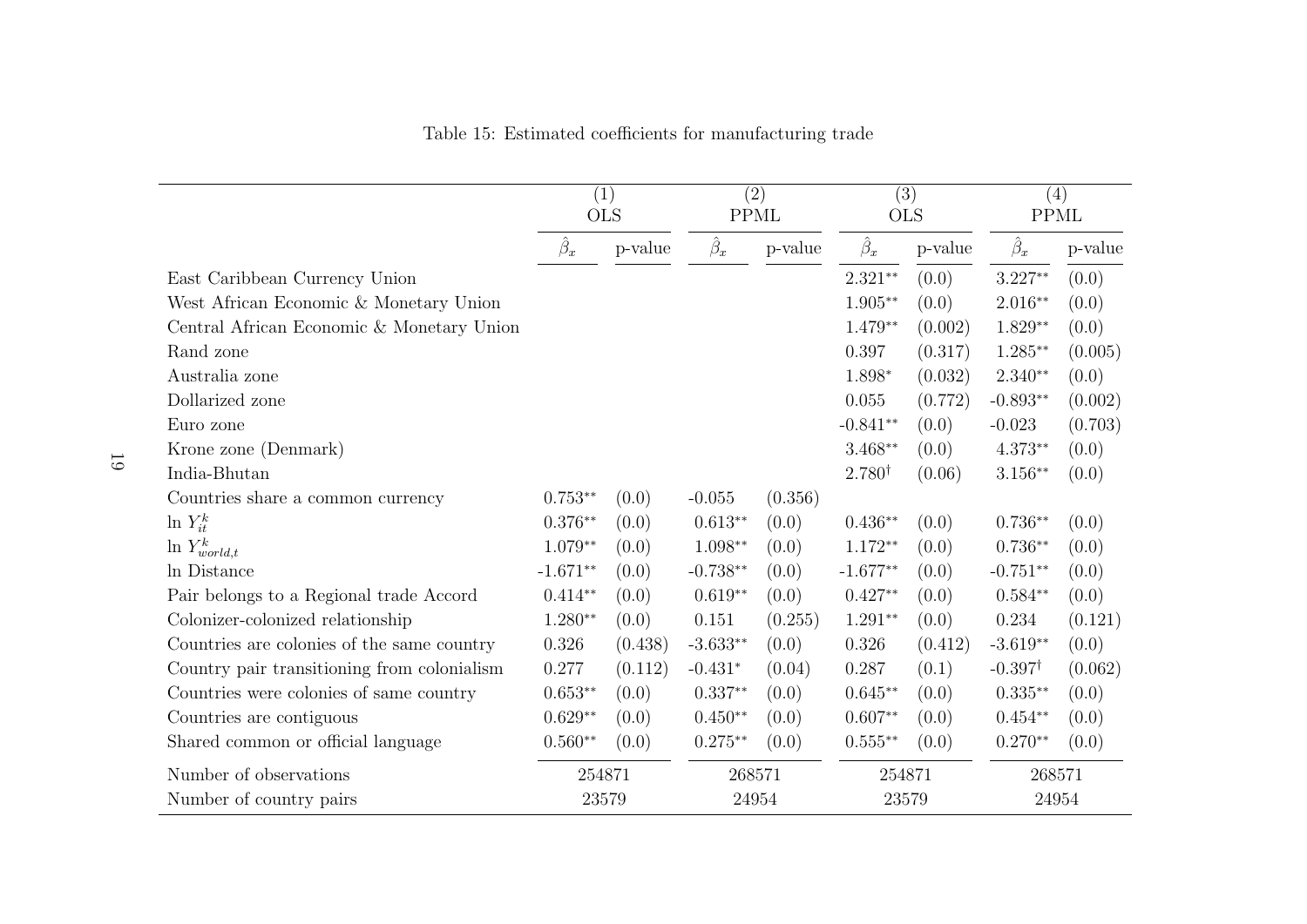### References

- <span id="page-19-6"></span>Anderson, James E. and Eric van Wincoop, "Trade Costs.," Journal of Economic Literature, 2004,  $\{2(3), 691 - 751\}$ .
- <span id="page-19-1"></span>**and Yoto V. Yotov**, "The Changing Incidence of Geography.," American Economic Review, 2010,  $100(5)$ ,  $2157 - 2186$ .
- <span id="page-19-2"></span> $\equiv$  and  $\equiv$ , "Specialization: Pro- and Anti-globalizing, 1990-2002," Working Paper 16301, National Bureau of Economic Research August 2010.
- <span id="page-19-3"></span> $\Delta$  and  $\Delta$ , "Gold Standard Gravity," Working Paper 17835, National Bureau of Economic Research February 2012.
- <span id="page-19-7"></span>Eaton, Jonathan and Samuel Kortum, "Technology, Geography, and Trade.," Econometrica, 2002, 70 (5), 1741 – 1779.
- <span id="page-19-0"></span>Head, Keith and Thierry Mayer, "Chapter 3 - Gravity Equations: Workhorse,Toolkit, and Cookbook," in Elhanan Helpman Gita Gopinath and Kenneth Rogoff, eds., Handbook of International Economics, Vol. 4 of Handbook of International Economics, Elsevier, 2014, pp. 131 – 195.
- <span id="page-19-4"></span>Heerman, KER, S. Arita, and M. Gopinath, "ASIA-PACIFIC INTEGRATION WITH CHINA VERSUS THE UNITED STATES: EXAMINING TRADE PATTERNS UNDER HETEROGENEOUS AGRICULTURAL SECTORS," AMERICAN JOUR-NAL OF Agricultural Economics, 2015, 97 (5), 1324–1344.
- <span id="page-19-5"></span>Pick, Daniel H. and Colin A. Carter, "Pricing to Market with Transactions Denominated in a Common Currency.," American Journal of Agricultural Economics, 1994,  $76(1), 55-60.$